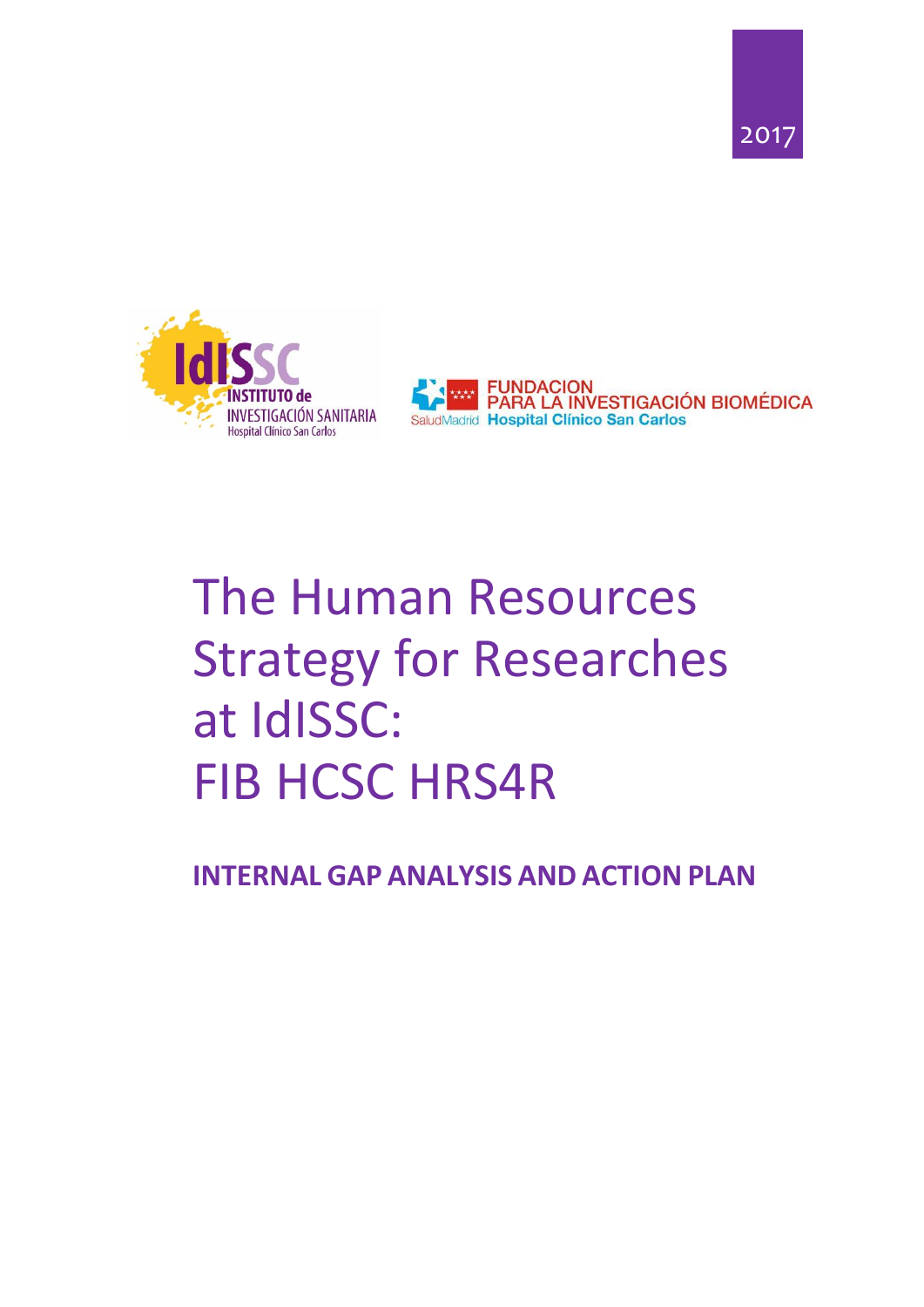

## **INDEX**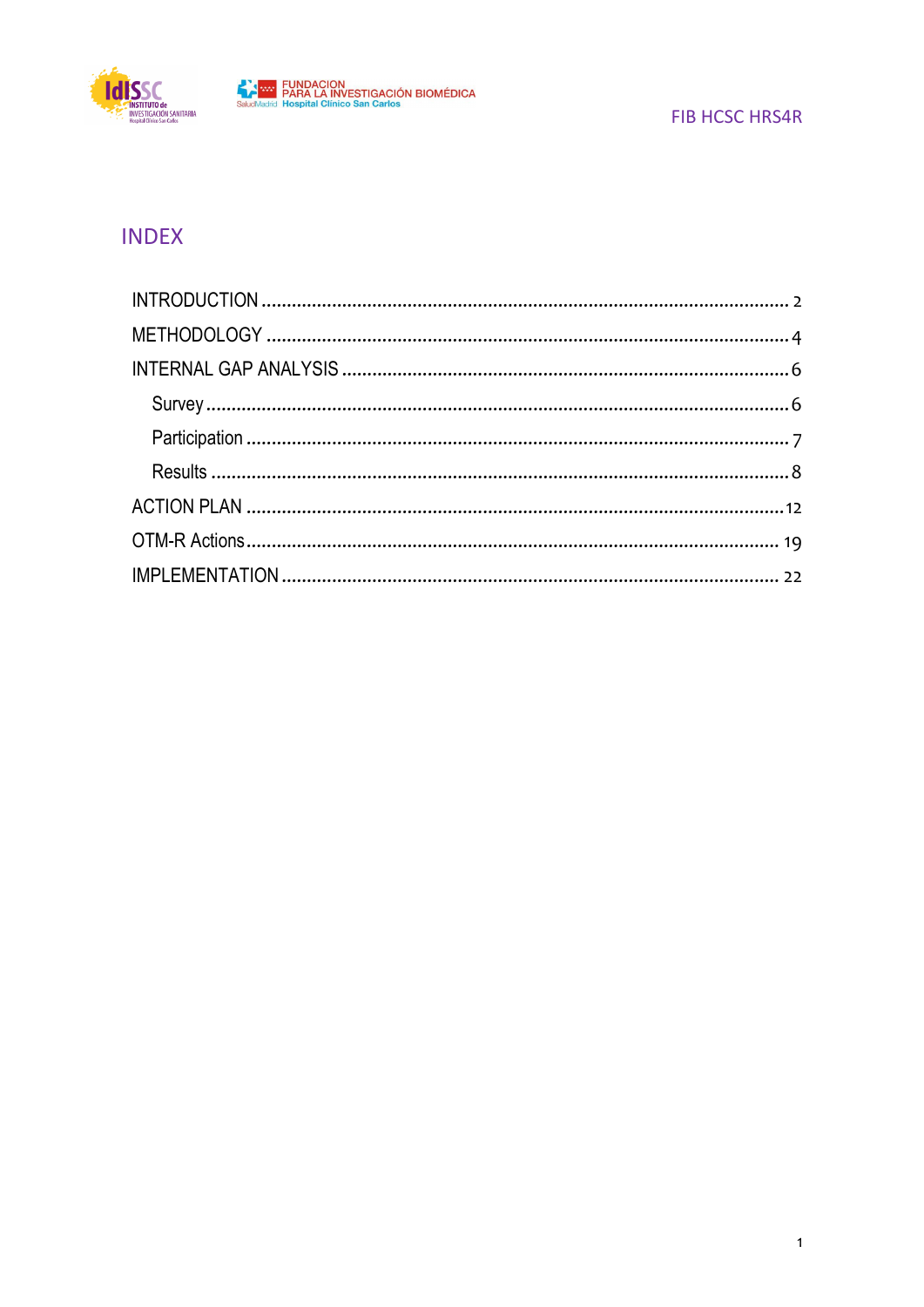

<span id="page-2-0"></span>

The Health Research Institute of San Carlos Clinical Hospital (IdISSC) in Madrid is an organization whose main activity is the translational biomedical research. The entities that constitute the IdISSC are the San Carlos Clinical Hospital (HCSC), the Complutense University of Madrid (UCM), the Foundation for Biomedical Research of the San Carlos Clinical Hospital (FIB HCSC) and other entities of the Madrid Health Service (SERMAS).

The research of excellence carried out by IdISSC was accredited by the Institute of Health Carlos III (ISCIII), certifying the institute as a Health Research Institute in 2012. In order to obtain the accreditation, it is necessary the existence of a physical space of its own in the hospital context, intended for research, where the integration and interaction of the research groups is produced, as well as a unique research management structure separate from the healthcare structure. The Foundation for Biomedical Research of the San Carlos Clinical Hospital (FIB HCSC) acts as the R&D management structure of the IdISSC. The Institute does not have its own legal capacity and it is the Foundation that gives the legal personality to the Institute.

This Institute was conceived as a functional structure for multidisplinary and translational biomedical research of excellence, aimed at basic, clinical, epidemiological and health service research situated within the San Carlos Clinical Hospital complex. There are currently over 700 researchers, belonging to the different institutions that make up the institute (the UCM, the hospital and de FIB HCSC), which belong to 64 research groups in 5 specialized areas: Oncology, Neurosciences, Cardiovascular disease, Inflammatory and infectious diseases, Immune disorders and allergy and Other systems (Digestive, Endocrine, Health service research, etc.). In addition, the research in the Institute is strengthened by 13 Transverse Support Units (such as a Biobank, Genetic Services, Phase I Clinical Trials, Flow Citometry, Animal-housing unit, etc.) which enable quality scientific research activities to be carried out.

Foundation for Biomedical Research of the San Carlos Clinical Hospital (FIB HCSC), as the only R&D management structure of the Institute, handles the financial and administrative research activities of the Health Research Institute of the San Carlos Clinical Hospital involved in research, including all issues related to the employment.

Therefore, FIB HCSC, as the R&D management structure which handles the employment of researchers in the Institute, is the entity with its own legal personality, committed to achieve the Human Resources Strategy for Research (HRS4R) accreditation given by the European Commission (EC). The HRS4R is a European initiative impelled to give a public recognition to research institutions that have worked in aligning their human resources policies with "The European Charter for Researchers" and "The Code of Conduct for the Recruitment of Research" established by the EC.

The HRS4R emerges with the aim of making the research career more attractive, and intends to give all researchers in any European Union Member State the same rights and obligations,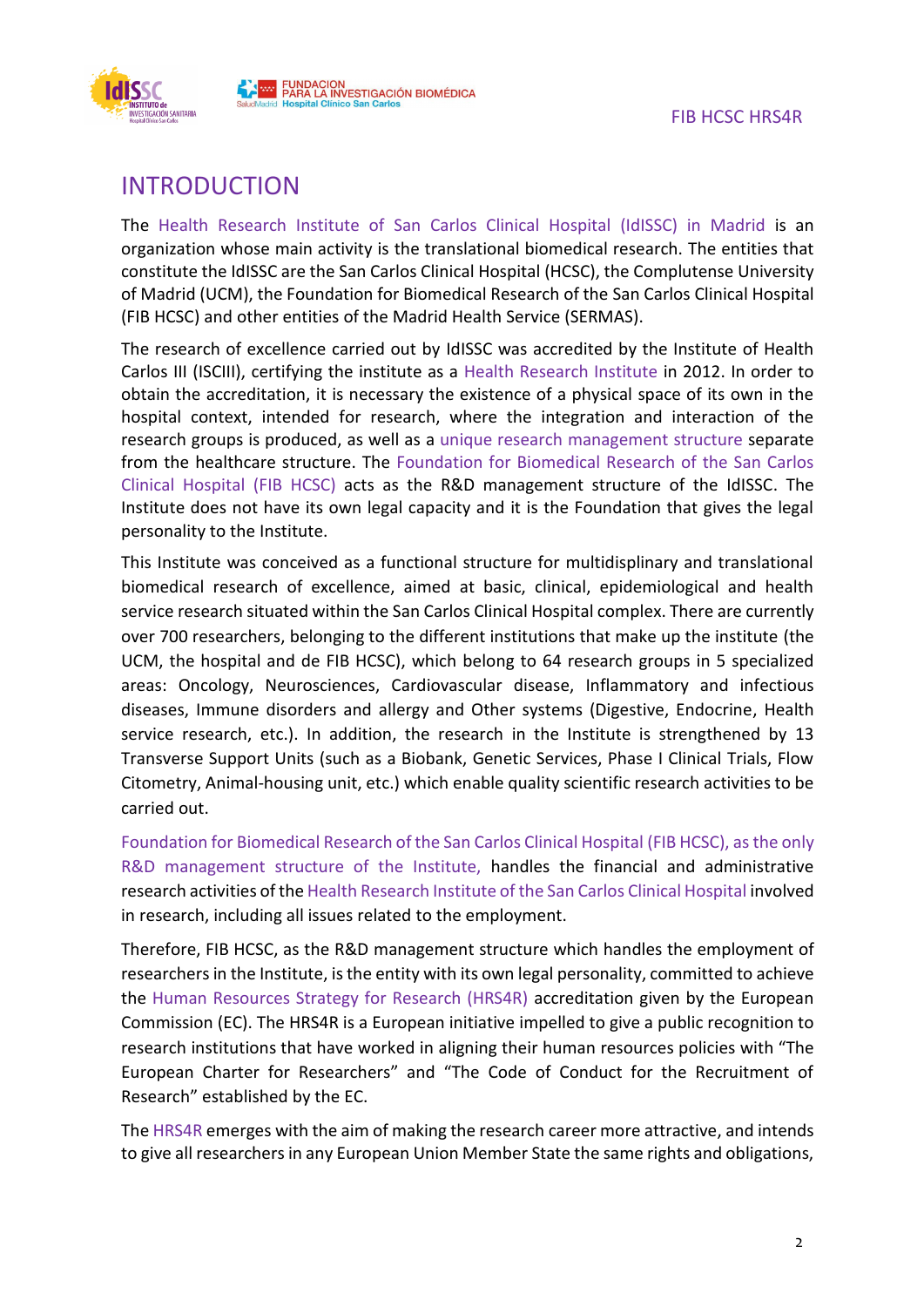

independently of the country they live in. Entities adhering to the strategy receive the recognition of HR Excellence in Research.

In this sense, in October 2016, FIB HCSC signed the declaration of commitment to the principles of the Charter and Code, with the aim to improve their working conditions for research, making the institution more attractive to develop a research of excellence. Thus, FIB HCSC expresses their interest in the framework of the HRS4R strategy as a tool for selfassessment of the current departments and services of IdISSC in human resources area.

Due to the particularities of the Institute and the role of the FIB HCSC in the management of R&D activities, the process has involved the participation of researchers who are directly hired by the FIB HCSC (approximately 200 members). In this way, the foundation may have direct control of the actions proposed on its employees, and may in turn influence, as far as possible, those researchers hired by other institutions belonging to the institute (HCSC and UCM).

<span id="page-3-0"></span>The present document develops the Internal GAP Analysis and the Action Plan of FIB HCSC to know the current situation and the identification of areas of improvement that increase the attractiveness of the institution for researchers, guaranteeing the most favorable conditions possible for the development of their scientific career.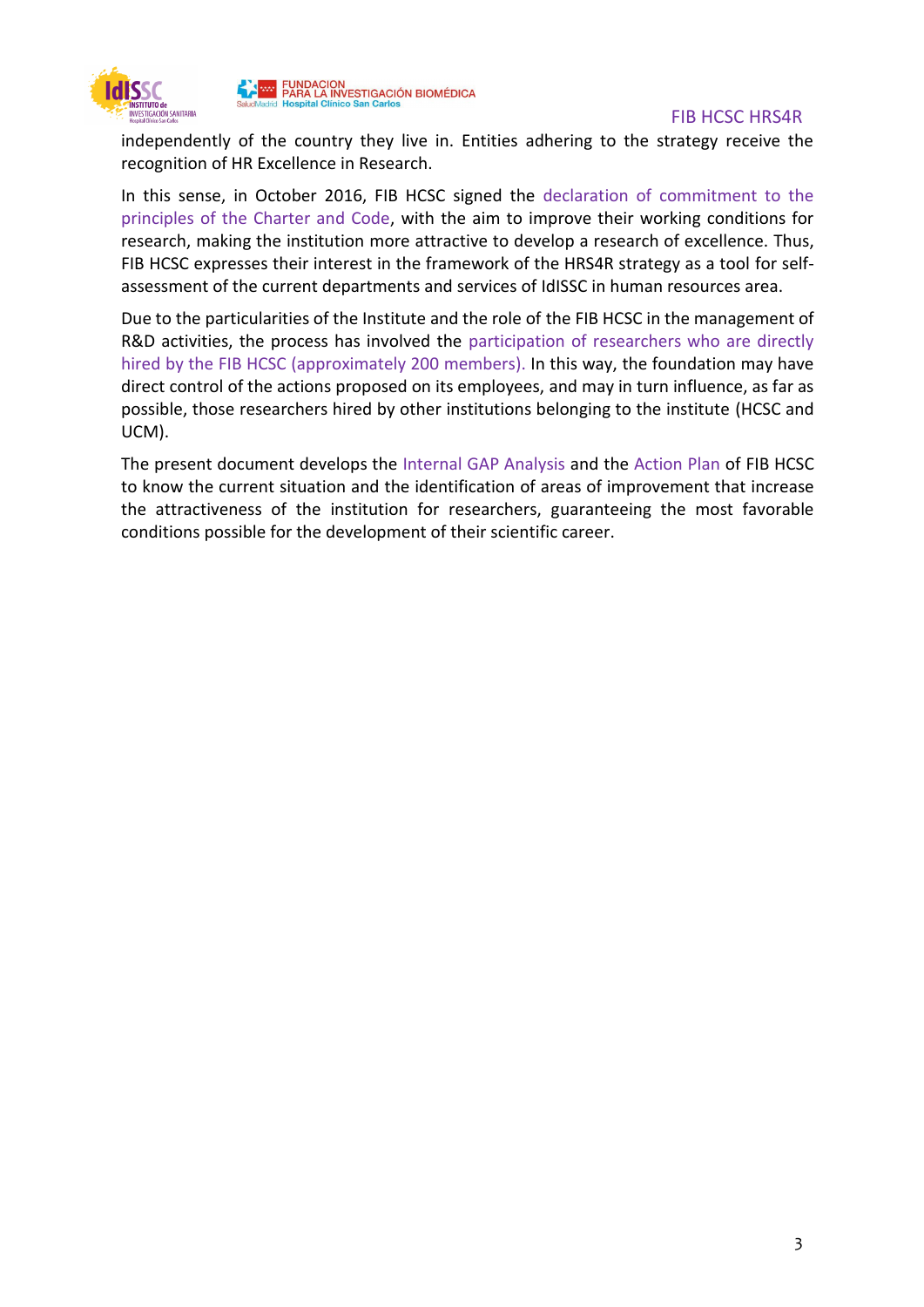

## **METHODOLOGY**

The working plan of FIB HCSC to achieve the accreditation and implement the HRS4R initiative has six steps to be followed:

- **Step 1: Elaboration of an Internal GAP Analysis.**
- Step 2: Elaboration of an Action Plan.
- **Step 3: Publication of the Internal GAP Analysis and the Action Plan in the website.**
- **Step 4: Acknowledgment by the European Commission of the FIB HCSC HRS4R.**
- Step 5: FIB HCSC HRS4R implementation phase and self-assessment.
- Step 6: External evaluation and renewal of acknowledgment from EC.

A working group was formed for an adequate development of the planning, involving key players with an active position in FIB HCSC. The group has members belonging to different areas at the institution including representatives of each of the research categories.

The working group is listed below:

- **Antonio Portolés (Management Director of FIBHCSC)**
- **Elena Urcelay (Scientific Director of IdISSC, representing R4 researchers)**
- Roberto Álvarez Lafuente (Senior postdoctoral, representing R3 researchers)
- Ana Rivas Paterna (Junior postdoctoral, representing R2 researchers)
- Arkaitz Mucientes Ruiz (Predoctoral, representing R1 researchers)
- **Miguel Horcajuelo (Human Research Department)**
- **Marina López (International Projects Manager)**
- **Joana Modolell (Technical Secretariat of Research)**
- **Carmen Martínez (Technical Manager)**

The working group has an outstanding involvement of the scientific community in the figure of the Scientific Director of the institution and representatives of each of the research categories (R1 to R4). Additionally, the figure of the Technical Manager of FIB HCSC participates in coordinating activities of the research groups.

The working group has participated actively in the analysis of the human resources policies of the institution, promoting the participation of FIBHCSC staff in the whole process. The contributions of the scientific community were taken into account in the elaboration of the Internal GAP Analysis and the Action Plan.

During the working process, the working group has approached the following items: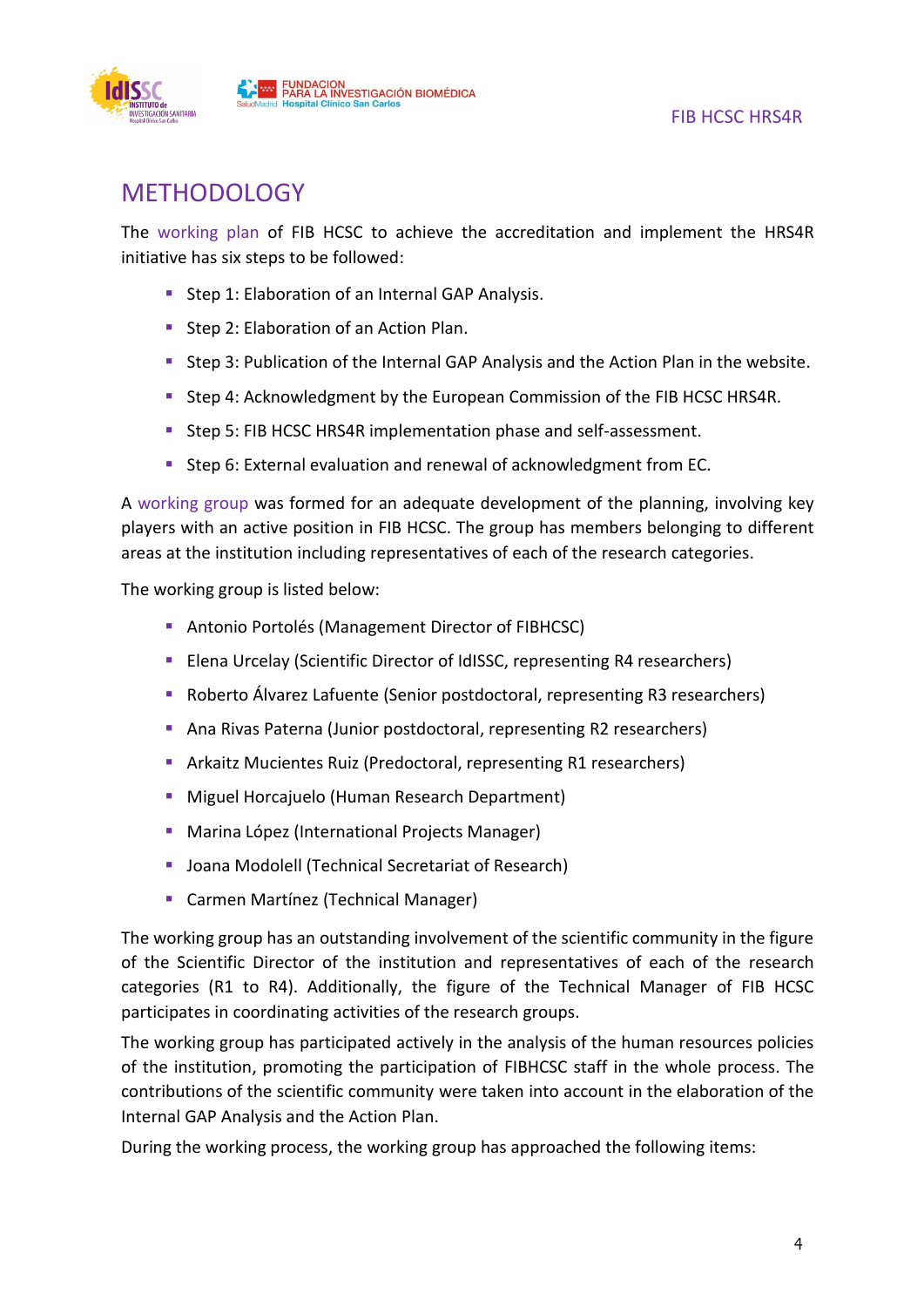

w. FUNDACION<br>Madrid Hospital Clínico San Carlos<br>Madrid Hospital Clínico San Carlos

FIB HCSC HRS4R

- Strengths and weaknesses of current situation (Internal GAP Analysis in the present document).
- **Internal analysis of current initiatives and services (Template I GAP Analysis as a** complementary document).
- **Initiatives to be undertaken (Action Plan in the present document).**

The working group, using the contributions from the scientific community of FIB HCSC, has developed the Internal GAP Analysis and the Action Plan based on the templates proposed by the EC.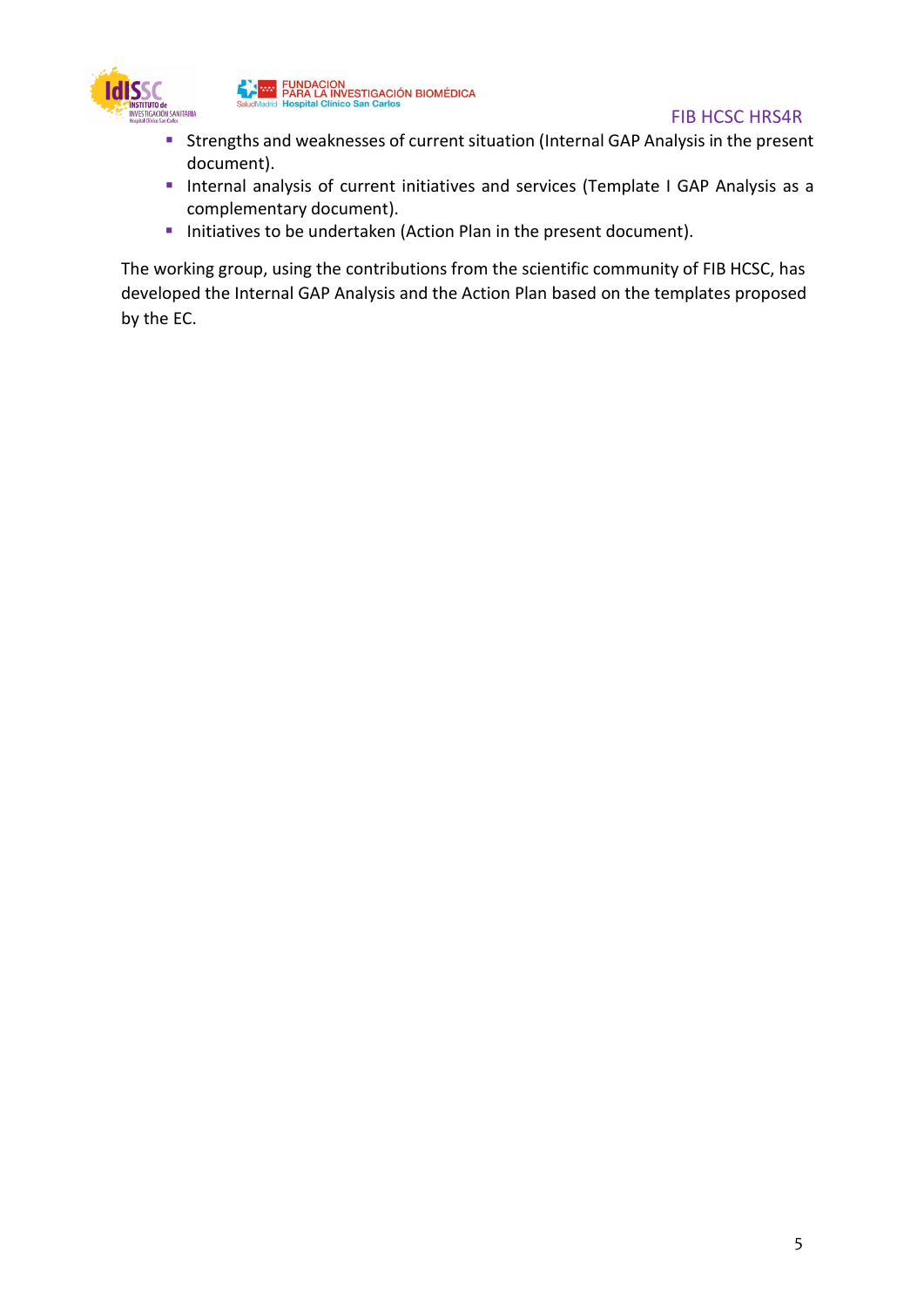

# <span id="page-6-0"></span>INTERNAL GAP ANALYSIS

## <span id="page-6-1"></span>Survey

To understand the current situation in human resources it has been considered being a good strategy to ask to FIB HCSC staff about their opinion on the initiatives and strategies currently provided by the institution. In this way, the scientific community of FIB HCSC was included in the process with a valuable contribution to detect areas of improvement in the institution.

To maximize the researcher participation, an important part of the HRS4R process is carried out through a survey to staff about the principles on which it is based the European Charter for Researchers and the Code of Conduct for the Recruitment of Researchers.

The working group prepared a proposal based on the 40 principles included in the HRS4R. Finally, the survey included 27 principles considered the most important to ask to FIB HCSC staff. *(See the complete questionnaire at [http://www.idissc.org/docs/hrs4r-process/FIB-](http://www.idissc.org/docs/hrs4r-process/FIB-HCSC-HRS4R-SURVEY.pdf)[HCSC-HRS4R-SURVEY.pdf\)](http://www.idissc.org/docs/hrs4r-process/FIB-HCSC-HRS4R-SURVEY.pdf).*

The survey was divided in five different sections that include questions related to the 27 selected principles:

BASIC INFORMATION: It included general personal and professional information such

as gender, age range, area of research, professional category, etc.

- **ETHICAL AND PROFESSIONAL ASPECTS: It included six questions.**
- **RECRUITMENT AND SELECTION: It included eight questions.**
- WORKING CONDITIONS AND SOCIAL SECURITY: It included eleven questions.
- **TRAINING: It included two questions.**

Participants had to score from 1 (lower degree) to 6 (higher degree) each principle concerning the:

 Level of agreement (from 1 to 6, where 1 is very little agreement and 6 is full agreement).

Level of priority (from 1 to 6, where 1 is very little priority and 6 is full priority).

In addition, for each principle, three open fields were contemplated in the survey where participants could add comments and opinions. The information required was as follows: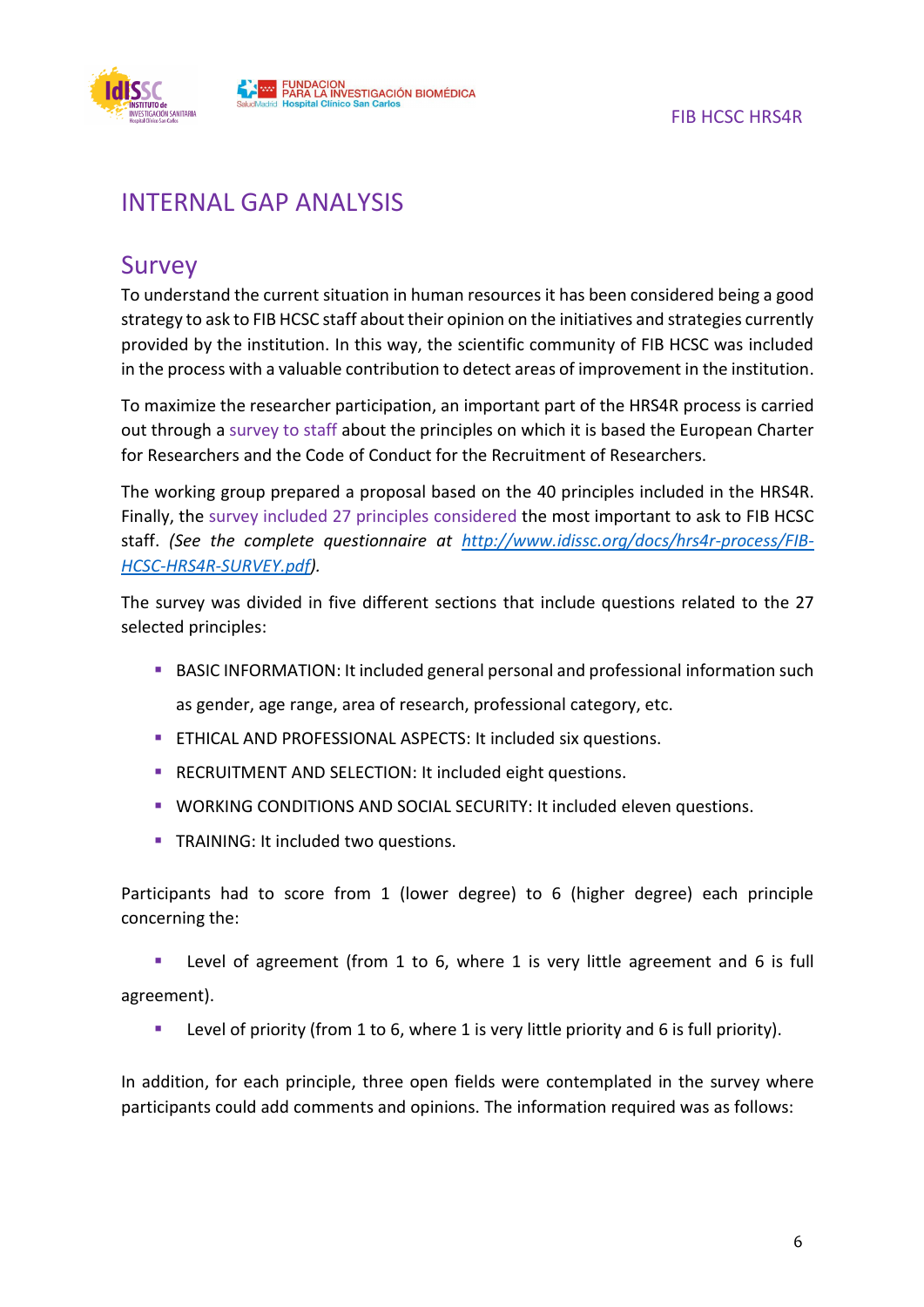

FUNDACIÓN<br>PARA LA INVESTIGACIÓN BIOMÉDICA

#### FIB HCSC HRS4R

- *If you know it and/or consider it relevant, indicate the national or regional legislation or the regulation of the institution that allows or forbids the implementation of this principle.*
- *If you know it and/or consider it relevant, indicate practices that are being carried out in this regard at the Institute.*
- *Other Inputs and Proposals for Actions (optional).*

These comments were taken into account for the GAP Analysis and in the definition of the Action Plan.

This survey had the final objective of drafting a Human Resources Strategy following the best European practices and the personal opinions of the research community of FIB HCSC on the selected principles. In addition, the working group answered questions related to the 40 principles, analysing the relevant legislation, the main GAPs and the rules and best practices launched by the institution.

## <span id="page-7-0"></span>Participation

FIB HCSC research community is composed of approximately 200 members among researchers, technicians and administrative and management staff. They are grouped into the five scientific areas of IdISSC, organized in 64 research groups and into 13 Transversal Research Support Units.

The scientific community was informed about the Human Resources Strategy for Research (HRS4R) process during one of the monthly seminars held by the institution. These seminars are the main meeting point of the scientific community of IdISSC.

Additionally, the survey was transmitted by e-mail by the working group to the 200 staff members explaining the process in detail.

Finally, the survey was answered by 53 out of 200. The rate of participation was 26,5%.

The participation was 72% of women and 28% of men, most of them with an age range from 25 to 44 years old and with more than 1 year working in the institution.

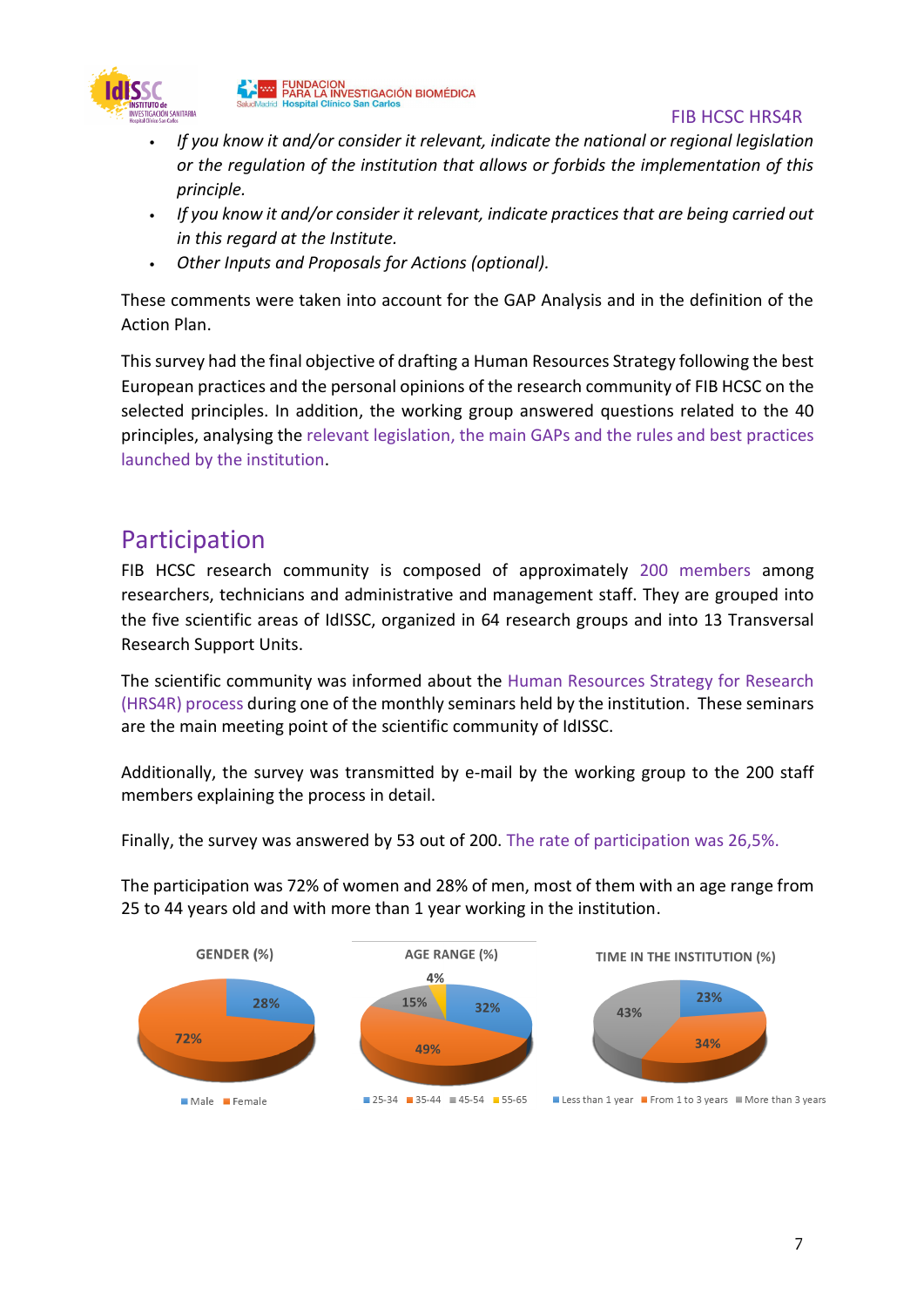

All the professional categories and research areas of IdISSC are represented in the answers. The distribution of answers per professional category and per research area were the following:



It is important to note that 79% of the participants correspond to research staff, and that 21% correspond to R&D supporting staff (administrative and management staff who support research activities).

## <span id="page-8-0"></span>Results

To analyze the results of the survey, the median has been used, as it indicates the central value within the set of ordered answers. The median was obtained from the values of the level of agreement and the level of importance of each principle in the survey. In this way, it is possible to know the most representative response while avoiding extreme data.

The evaluation of principles has been done according to their level of agreement and importance: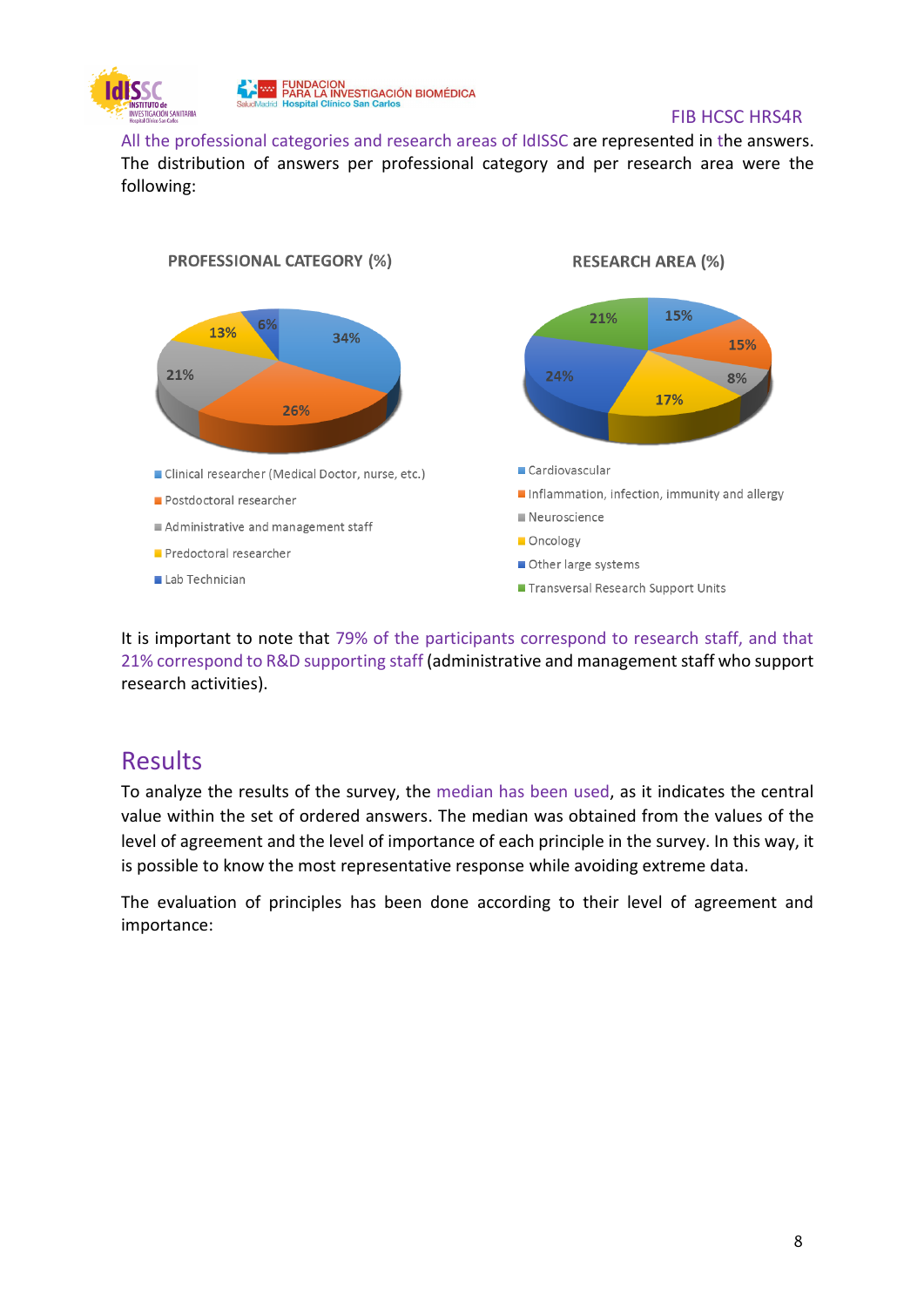



| <b>SECTION</b>                  | <b>PRINCIPLE</b>                                           | <b>LEVEL OF</b>  | <b>LEVEL OF</b>   |
|---------------------------------|------------------------------------------------------------|------------------|-------------------|
|                                 |                                                            | <b>AGREEMENT</b> | <b>IMPORTANCE</b> |
|                                 | 2. Ethical principles                                      | 5                | 6                 |
|                                 | 5. Contractual and legal obligations                       | 4                | 6                 |
| <b>ETHICAL AND PROFESSIONAL</b> | 7. Good practice in research                               | 5                | 6                 |
| <b>ASPECTS</b>                  | 9. Public engagement                                       | 4                | 6                 |
|                                 | 10. Non discrimination                                     | 6                | 6                 |
|                                 | 11. Evaluation/ appraisal systems                          | 4                | 5                 |
|                                 | 12. Recruitment of Early Stage Researchers                 | 5                | 6                 |
|                                 | 13. Recruitment                                            | 5                | 6                 |
|                                 | 14. Selection                                              | 4                | 5                 |
| <b>RECRUITMENT AND</b>          | 15. Transparency                                           | 5                | 6                 |
| <b>SELECTION</b>                | 16. Judging merit                                          | 4                | 6                 |
|                                 | 18. Recognition of mobility experience                     | 4                | 6                 |
|                                 | 19. Recognition of qualifications                          | 4                | 5                 |
|                                 | 21. Postdoctoral Appointments                              | 4                | 6                 |
|                                 | 23. Research environment                                   | 3                | 6                 |
|                                 | 24. Working conditions                                     | 5                | 6                 |
|                                 | 25. Stability and permanence of employment                 | 3                | 6                 |
|                                 | 26. Funding and salaries                                   | 3                | 6                 |
| <b>WORKING CONDITIONS AND</b>   | 27. Gender balance                                         | 5                | 5                 |
| <b>SOCIAL SECURITY</b>          | 28. Career development                                     | 3                | 6                 |
|                                 | 30. Access to career advice                                | 4                | 6                 |
|                                 | 31. Intellectual Property Rights                           | 4                | 6                 |
|                                 | 32. Co-authorship                                          | 4                | 6                 |
|                                 | 34. Complaints/ appeals                                    | 4                | 6                 |
|                                 | 35. Participation in decision-making bodies                | 4                | 6                 |
| <b>TRAINING AND</b>             | 37. Supervision and managerial duties                      | 5                | 6                 |
| <b>DEVELOPMENT</b>              | 39. Access to research training and continuous development | 4                | 6                 |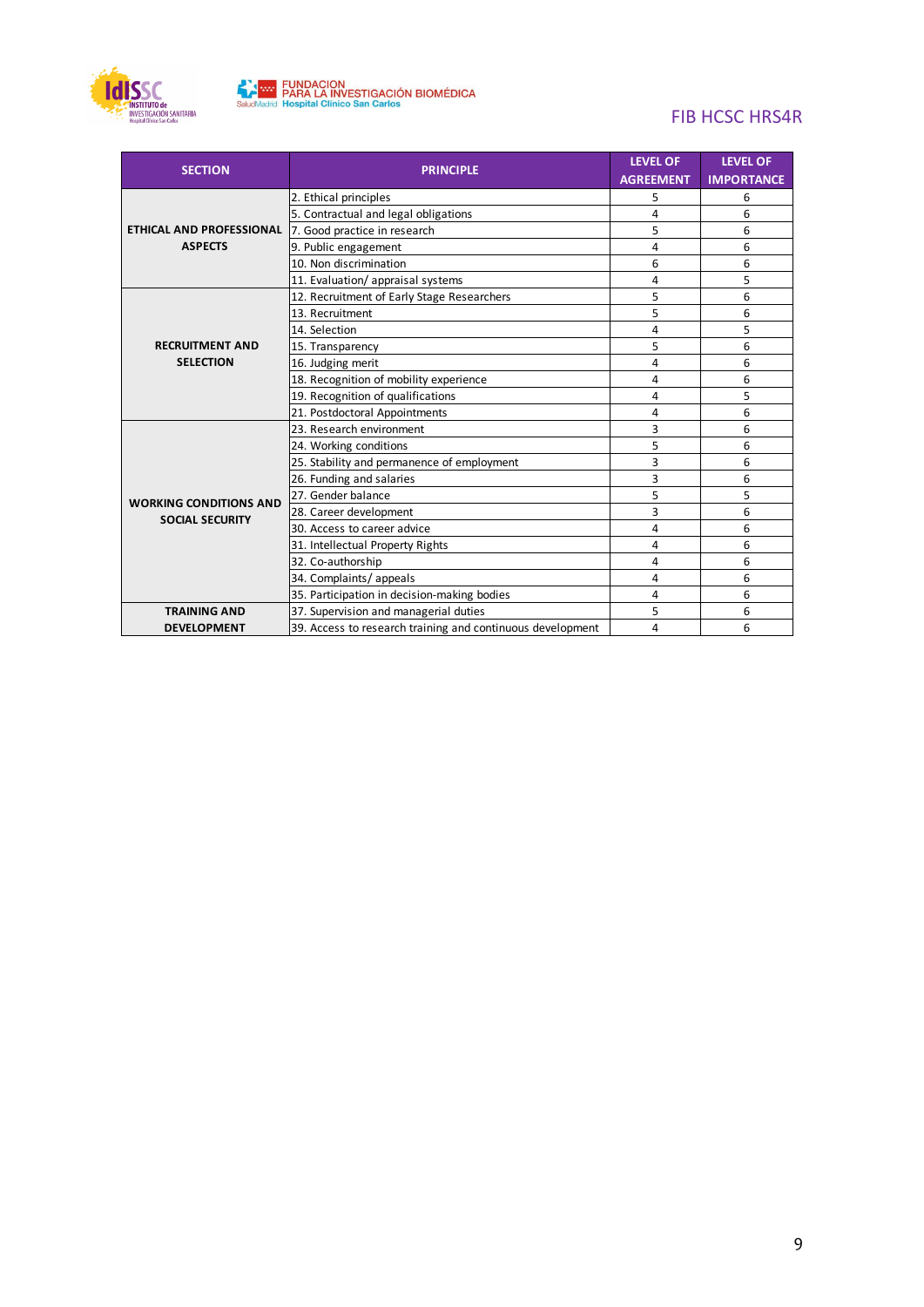





Taken the median values of the level of agreement and the level of importance of each principle, a priority index (PI) was calculated as follows:



The PI was used to prioritize a principle with respects to any other. Only the most prioritized principles could be included in the Action Plan.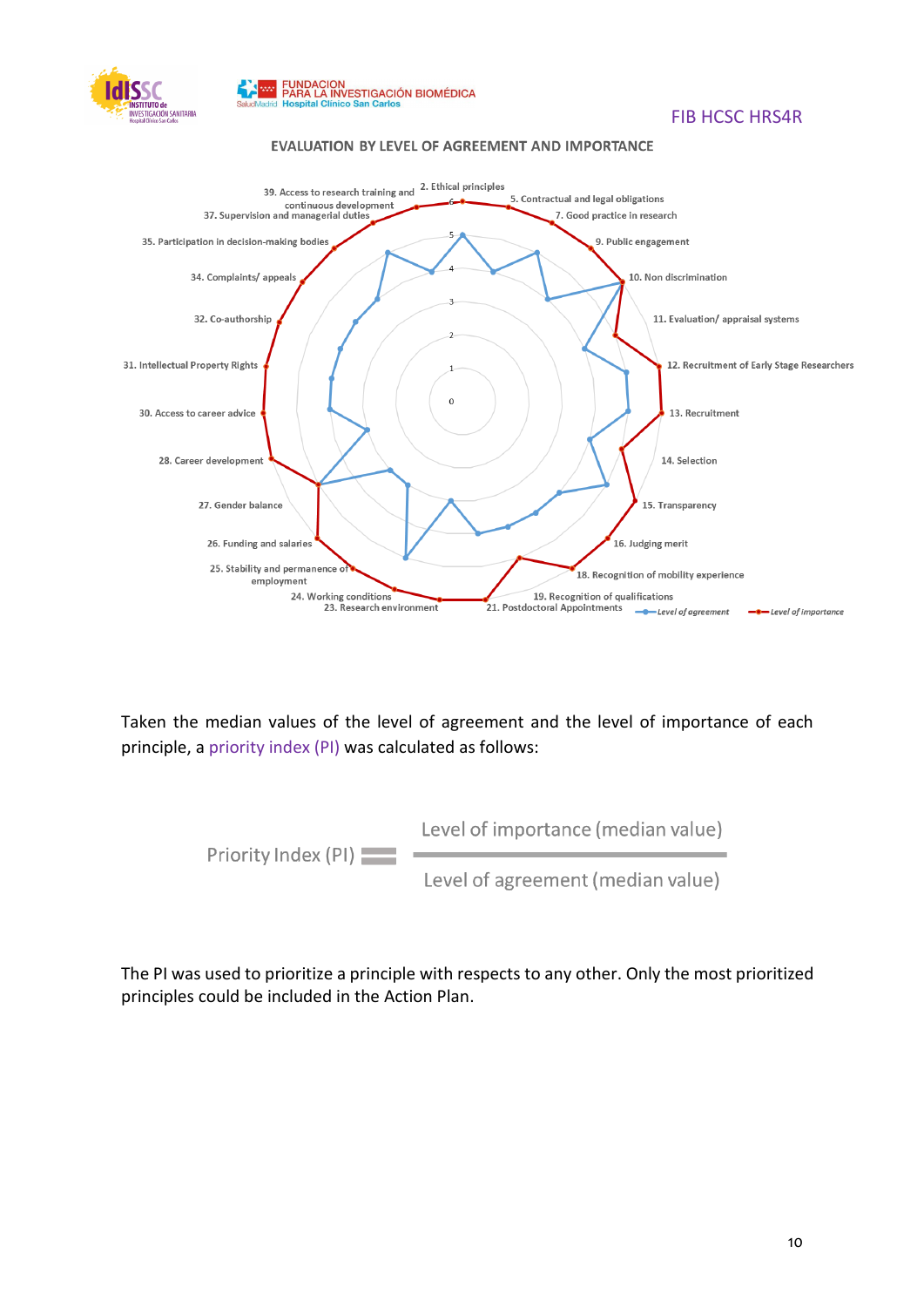

With the value resulting from the average of PIs, the threshold was established. For the survey principles, it was 1,43. **Over this value, the principle was considered as a priority in the definition of the Action Plan.**

The results ordered form higher PI to lower PI obtained from the analysis were the following:

| <b>SECTION</b>                         | <b>PRINCIPLE</b>                                           | <b>LEVEL OF</b><br><b>AGREEMENT</b> | <b>LEVEL OF</b><br><b>IMPORTANCE</b> | <b>PI</b> |
|----------------------------------------|------------------------------------------------------------|-------------------------------------|--------------------------------------|-----------|
| WORKING CONDITIONS AND SOCIAL SECURITY | 23. Research environment                                   | 3                                   | 6                                    | 2,00      |
| WORKING CONDITIONS AND SOCIAL SECURITY | 25. Stability and permanence of employment                 | 3                                   | 6                                    | 2.00      |
| WORKING CONDITIONS AND SOCIAL SECURITY | 26. Funding and salaries                                   | 3                                   | 6                                    | 2,00      |
| WORKING CONDITIONS AND SOCIAL SECURITY | 28. Career development                                     | 3                                   | 6                                    | 2,00      |
| ETHICAL AND PROFESSIONAL ASPECTS       | 5. Contractual and legal obligations                       | 4                                   | 6                                    | 1,50      |
| ETHICAL AND PROFESSIONAL ASPECTS       | 9. Public engagement                                       | 4                                   | 6                                    | 1,50      |
| <b>RECRUITMENT AND SELECTION</b>       | 16. Judging merit                                          | 4                                   | 6                                    | 1,50      |
| RECRUITMENT AND SELECTION              | 18. Recognition of mobility experience                     | 4                                   | 6                                    | 1,50      |
| <b>RECRUITMENT AND SELECTION</b>       | 21. Postdoctoral Appointments                              | 4                                   | 6                                    | 1,50      |
| WORKING CONDITIONS AND SOCIAL SECURITY | 30. Access to career advice                                | 4                                   | 6                                    | 1,50      |
| WORKING CONDITIONS AND SOCIAL SECURITY | 31. Intellectual Property Rights                           | 4                                   | 6                                    | 1,50      |
| WORKING CONDITIONS AND SOCIAL SECURITY | 32. Co-authorship                                          | 4                                   | 6                                    | 1,50      |
| WORKING CONDITIONS AND SOCIAL SECURITY | 34. Complaints/ appeals                                    | 4                                   | 6                                    | 1,50      |
| WORKING CONDITIONS AND SOCIAL SECURITY | 35. Participation in decision-making bodies                | 4                                   | 6                                    | 1,50      |
| TRAINING AND DEVELOPMENT               | 39. Access to research training and continuous development | 4                                   | 6                                    | 1,50      |
| ETHICAL AND PROFESSIONAL ASPECTS       | 11. Evaluation/ appraisal systems                          | 4                                   | 5                                    | 1,25      |
| <b>RECRUITMENT AND SELECTION</b>       | 14. Selection                                              | 4                                   | 5                                    | 1,25      |
| RECRUITMENT AND SELECTION              | 19. Recognition of qualifications                          | 4                                   | 5                                    | 1,25      |
| ETHICAL AND PROFESSIONAL ASPECTS       | 2. Ethical principles                                      | 5                                   | 6                                    | 1,20      |
| ETHICAL AND PROFESSIONAL ASPECTS       | 7. Good practice in research                               | 5                                   | 6                                    | 1,20      |
| RECRUITMENT AND SELECTION              | 12. Recruitment of Early Stage Researchers                 | 5                                   | 6                                    | 1,20      |
| <b>RECRUITMENT AND SELECTION</b>       | 13. Recruitment                                            | 5                                   | 6                                    | 1,20      |
| RECRUITMENT AND SELECTION              | 15. Transparency                                           | 5                                   | 6                                    | 1,20      |
| WORKING CONDITIONS AND SOCIAL SECURITY | 24. Working conditions                                     | 5                                   | 6                                    | 1,20      |
| TRAINING AND DEVELOPMENT               | 37. Supervision and managerial duties                      | 5                                   | 6                                    | 1,20      |
| ETHICAL AND PROFESSIONAL ASPECTS       | 10. Non discrimination                                     | 6                                   | 6                                    | 1,00      |
| WORKING CONDITIONS AND SOCIAL SECURITY | 27. Gender balance                                         | 5                                   | 5                                    | 1,00      |

The results of the survey completed by the FIB HCSC research community, along with the compilation of the relevant legislation, as well as the main GAPs and the institutional best practices conducted by the working group, were analysed jointly to share the different inputs received. Based on these results, the Action Plan was defined by the working group as described below.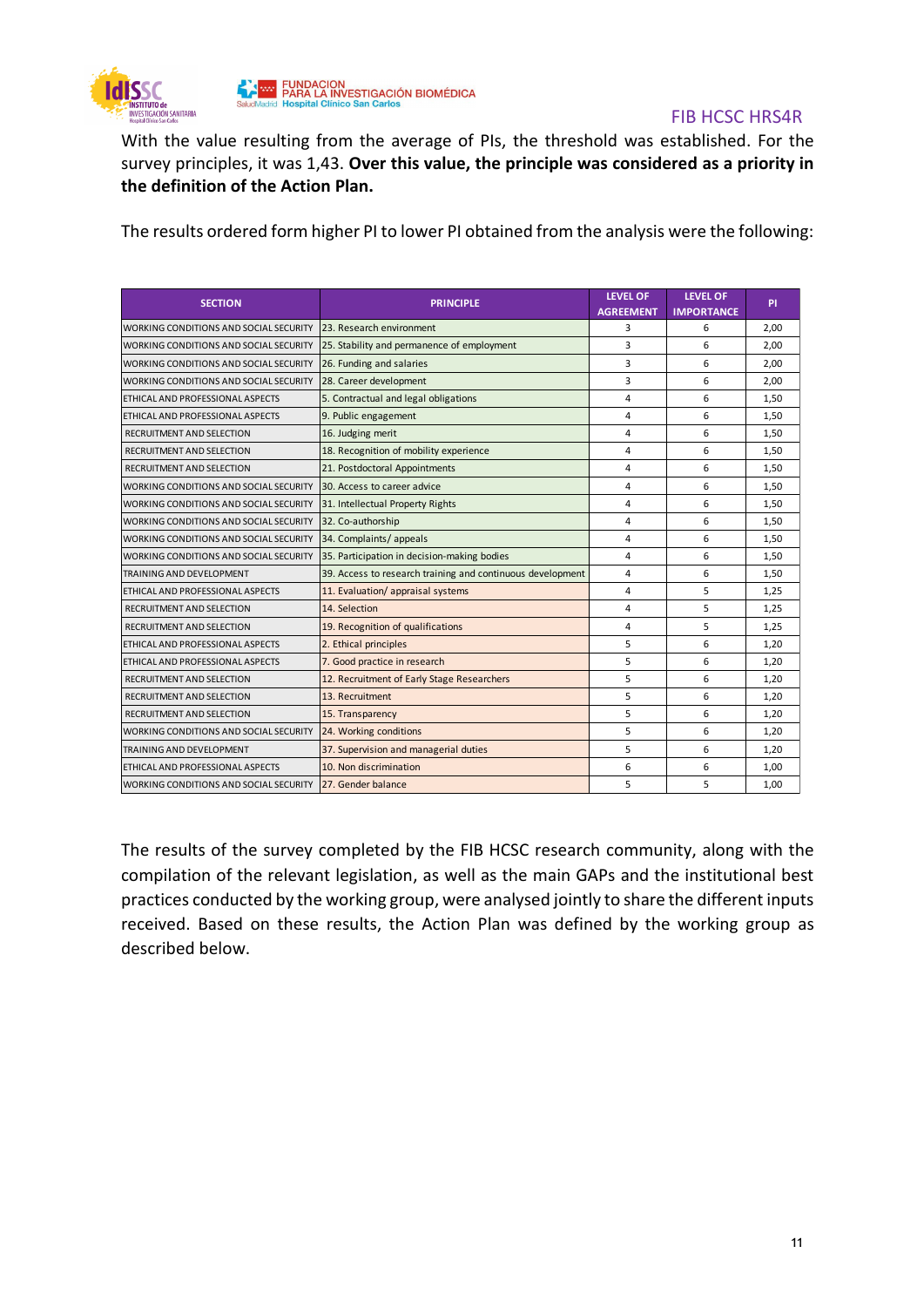

## <span id="page-12-0"></span>ACTION PLAN

The 15 prioritized principles identified by the researchers through the survey were selected as starting points for improvement. The working group, with the participation of representatives of each research category, evaluated the results of the Internal GAP Analysis, considering the main aspects to work on in the Action Plan of the FIB HCSC HRS4R. The main results and conclusions of the GAP Analysis were validated by the working group in a strategic meeting with the presence of the representatives of each of the research categories, ensuring that the research community were aware in the improvement areas and in the definition of the Action Plan.

The working group has considered focusing the efforts in the first two years on 14 of the prioritized principles. A special effort will be made on aspects related to Working Conditions and Social Security, one of the blocks considered most important by the staff.

| <b>PRIORITIES FOR THE ACTION PLAN</b>                   |                                                        |  |
|---------------------------------------------------------|--------------------------------------------------------|--|
|                                                         | Contractual and legal obligations                      |  |
| ETHICAL AND PROFESSIONAL ASPECTS                        | Public engagement                                      |  |
| <b>RECRUITMENT AND SELECTION</b>                        | Judging merit                                          |  |
|                                                         | Recognition of mobility experience                     |  |
|                                                         | Research environment                                   |  |
|                                                         | Stability and permanence of employment                 |  |
|                                                         | Funding and salaries                                   |  |
|                                                         | Career development                                     |  |
| <b>WORKING CONDITIONS AND SOCIAL</b><br><b>SECURITY</b> | Access to career advice                                |  |
|                                                         | <b>Intellectual Property Rights</b>                    |  |
|                                                         | Co-authorship                                          |  |
|                                                         | Complaints/appeals                                     |  |
|                                                         | Participation in decision-making bodies                |  |
| TRAINING AND DEVELOPMENT                                | Access to research training and continuous development |  |

Thus, the Action Plan was focused in the following key aspects:

The following actions will be developed to address all the gaps identified and to improve the staff priorities.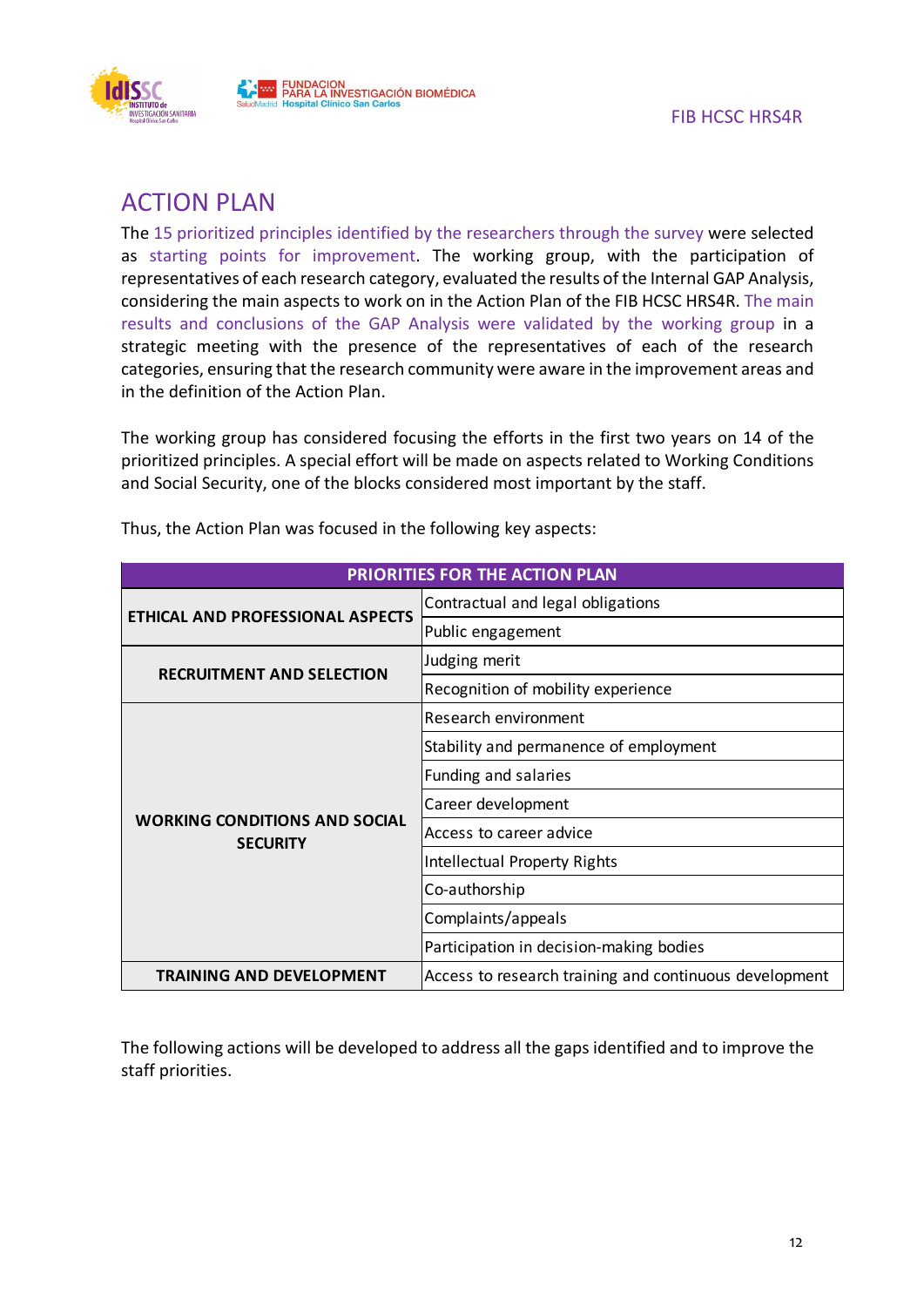

| 1.<br>ETHICAL AND PROFESSIONAL ASPECTS                                                                                                                                                                                                                                         |                                          |                                                                                                                                                               |
|--------------------------------------------------------------------------------------------------------------------------------------------------------------------------------------------------------------------------------------------------------------------------------|------------------------------------------|---------------------------------------------------------------------------------------------------------------------------------------------------------------|
| <b>ACTION</b>                                                                                                                                                                                                                                                                  | <b>CHARTER &amp; CODE</b>                | DELIVERABLES (D) /<br><b>KEY PERFORMING INDICATORS (KPIs)</b>                                                                                                 |
| 1. Increasing the visibility of the IdISSC through the<br>external communication channels:<br>Updating frequently the contents of the web page.<br>Promoting the use of social networks by IdISSC<br>staff.<br>Increasing the visibility of IdISSC.                            | <b>PRINCIPLE</b><br>9. Public engagement | KPI 1.1: Number of followers from social networks<br>KPI 1.2: Number of visits to the website<br>KPI 1.3: Number of news about IdISSC activities in the media |
| Organizing seminars, to disseminate IdISSC<br>2.<br>activity to society and patients:<br>Promoting the dissemination activities of IdISSC.<br>Stablishing an annual plan to organize seminars of<br>interest for researchers and other activities for<br>society and patients. | 9. Public engagement                     | KPI 2.1: Number of dissemination activities organized for society and<br>patients (seminars, open day in IdISSC, meetings with patient<br>associations, etc.) |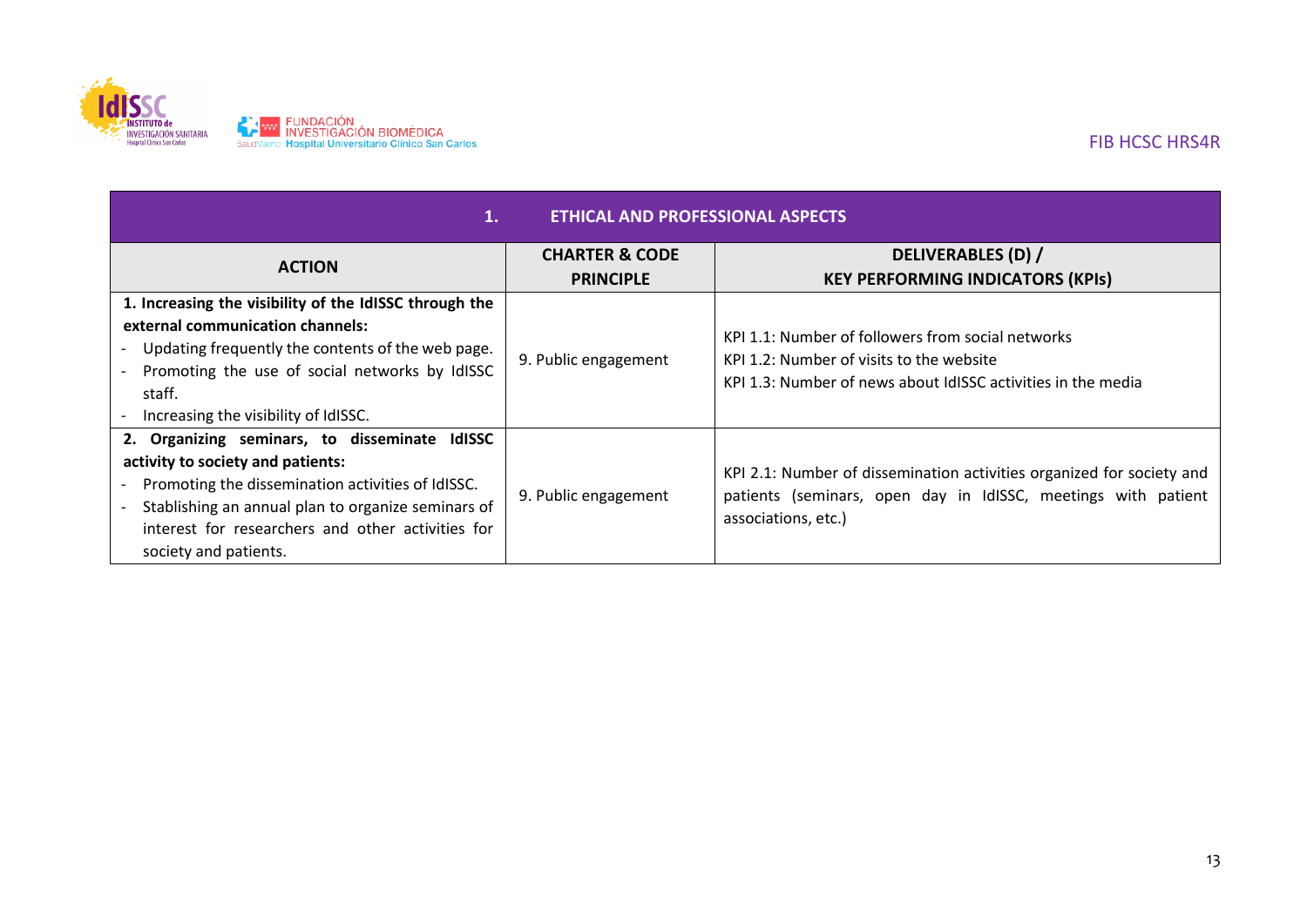

| <b>RECRUITMENT AND SELECTION</b><br>2.                                                       |                                                                         |                                                                              |
|----------------------------------------------------------------------------------------------|-------------------------------------------------------------------------|------------------------------------------------------------------------------|
| <b>ACTION</b>                                                                                | <b>CHARTER &amp; CODE</b><br><b>PRINCIPLE</b>                           | <b>DELIVERABLES (D) /</b><br><b>KEY PERFORMING INDICATORS (KPIs)</b>         |
|                                                                                              | 16. Judging merit                                                       |                                                                              |
| 3. Considering and using mobility as a favorable<br>condition in the recruitment procedure:  | 18. Recognition of mobility<br>experience                               | KPI 3.1: Number of research recruited with mobility recognition<br>evaluated |
| Establishing parameters to recognize mobility in<br>the recruitment and selection procedure. | OTM-R System (Having<br>policies to attract<br>researchers from abroad) | D 3.1: SOP: Evaluation of candidates and incorporation of<br>professionals   |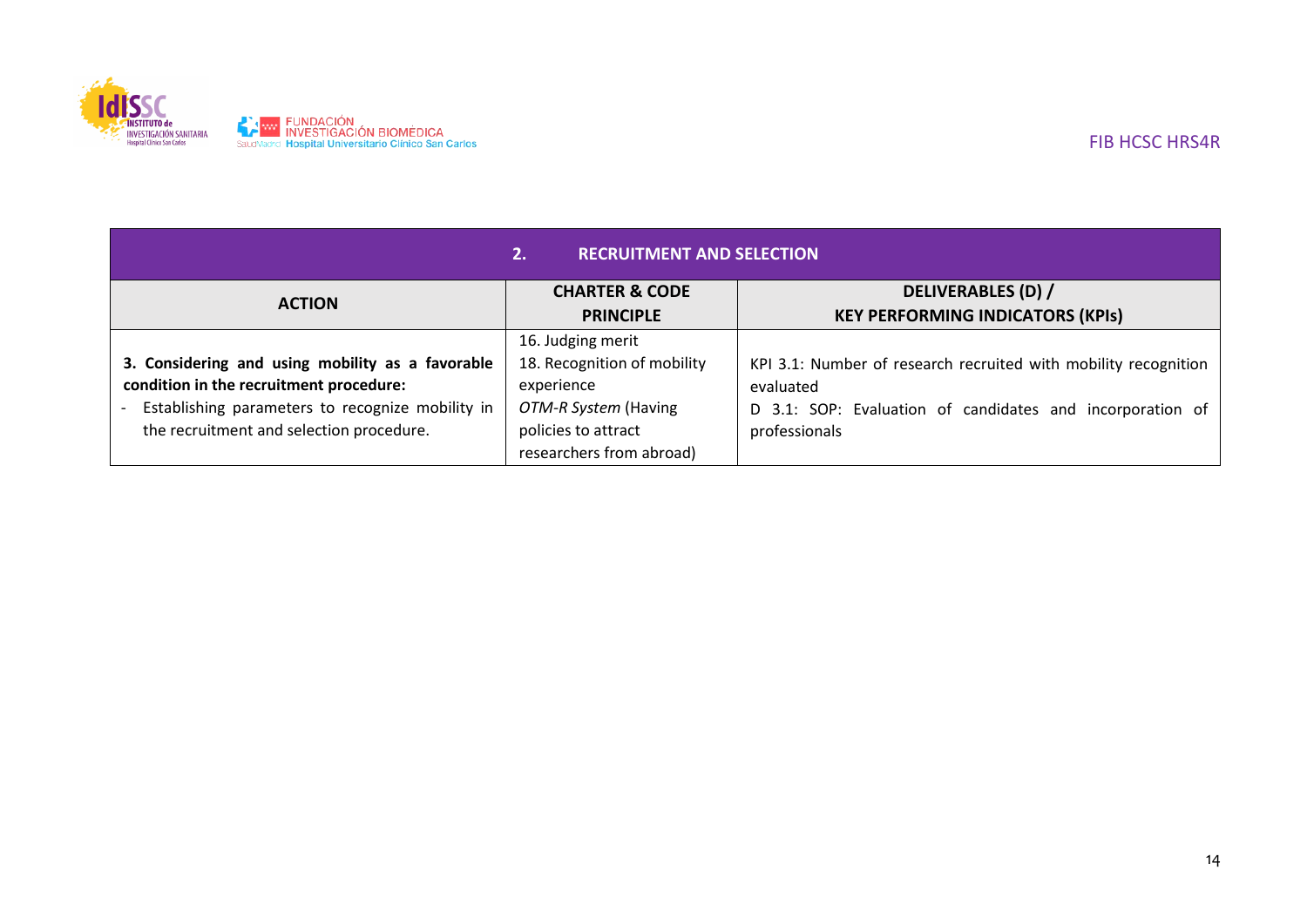

| 3.<br><b>WORKING CONDITION AND SOTIAL SECURITY</b>                                                                                                                                                                                                                                                                                                                                                                           |                                                                                                                                             |                                                                                                                           |  |
|------------------------------------------------------------------------------------------------------------------------------------------------------------------------------------------------------------------------------------------------------------------------------------------------------------------------------------------------------------------------------------------------------------------------------|---------------------------------------------------------------------------------------------------------------------------------------------|---------------------------------------------------------------------------------------------------------------------------|--|
| <b>ACTION</b>                                                                                                                                                                                                                                                                                                                                                                                                                | <b>CHARTER &amp; CODE</b><br><b>PRINCIPLE</b>                                                                                               | DELIVERABLES (D) /<br><b>KEY PERFORMING INDICATORS (KPIs)</b>                                                             |  |
| 4. Providing an international and friendly research<br>environment:<br>Having IdISSC information available in English.<br>Having relevant documents in English to assist<br>foreign researchers.                                                                                                                                                                                                                             | 23. Research environment<br>30. Access to career device<br>OTM-R System<br>(Having<br>policies<br>attract<br>to<br>researchers from abroad) | D 4.1: English versions of relevant documentation<br>KPI 4.1: Number of foreign researchers recruited per year            |  |
| 5. Defining a professional career for researchers at all<br>stages of their career:<br>Contribute to define the professional career Model<br>for IdISSC researchers in the Community of Madrid.                                                                                                                                                                                                                              | 28. Career development                                                                                                                      | KPI 5.1: Number of meetings with IdISSC participation for the<br>establishment of the Professional career for researchers |  |
| 6. Promoting internal funds or external funding<br>opportunities to provide to researches a stability and<br>permanence of employment and an optimal salary:<br>Promoting the participation in public or private calls<br>$\overline{a}$<br>for intensification and stabilization of researchers.<br>Co-financing for recruiting or stabilizing researchers<br>with salaries according to their career and<br>qualification. | Stability<br>25.<br>and<br>permanence<br>οt<br>employment<br>26. Funding and salaries                                                       | KPI 6.1: Number of researchers stabilized<br>KPI 6.2: Number of researches co-financed by FIB HCSC with<br>internal funds |  |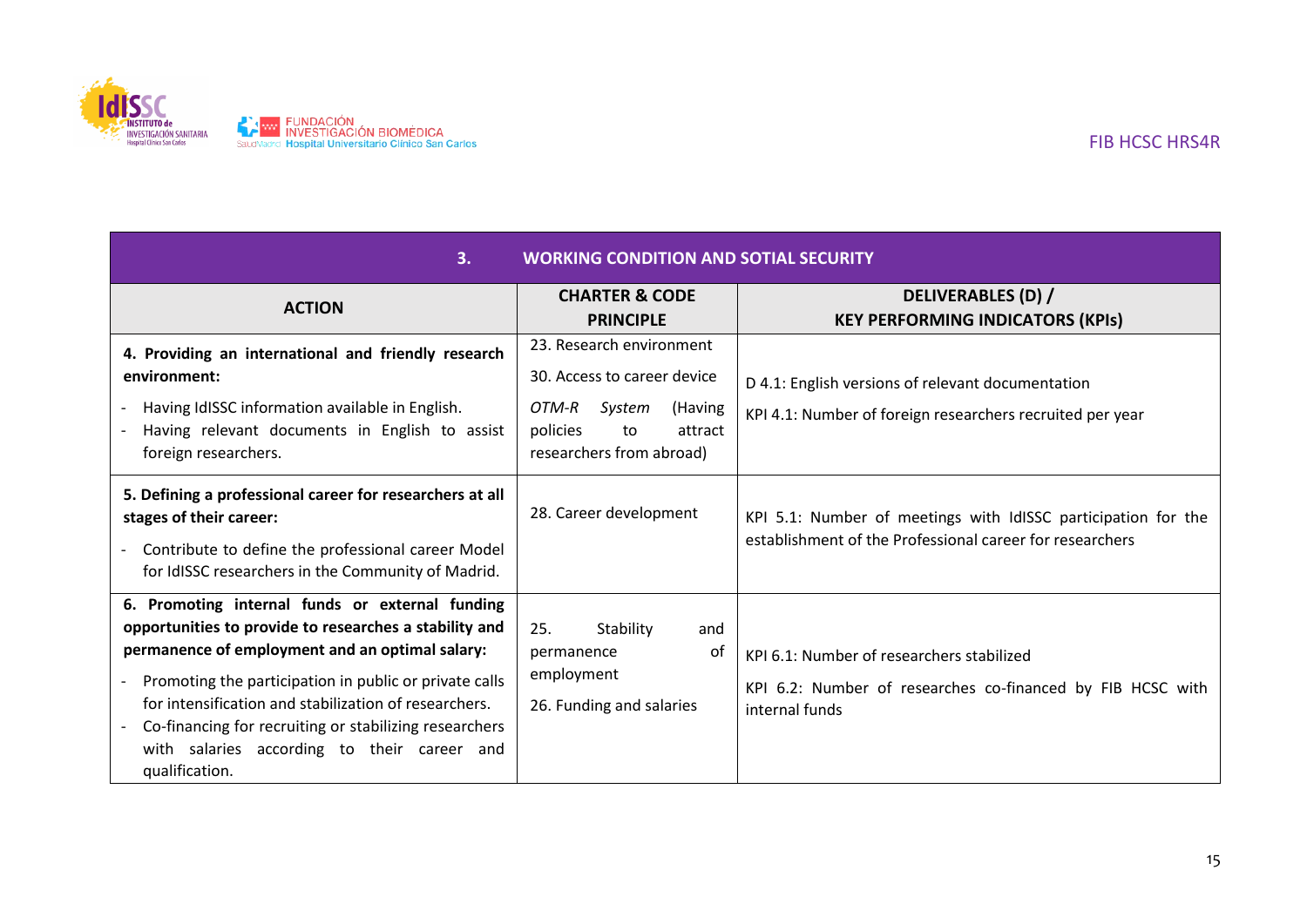

| 3.                                                                                                                                                                                                                                                                       | <b>WORKING CONDITION AND SOTIAL SECURITY</b>                                                                              |                                                                                                                                                                                    |
|--------------------------------------------------------------------------------------------------------------------------------------------------------------------------------------------------------------------------------------------------------------------------|---------------------------------------------------------------------------------------------------------------------------|------------------------------------------------------------------------------------------------------------------------------------------------------------------------------------|
| <b>ACTION</b>                                                                                                                                                                                                                                                            | <b>CHARTER &amp; CODE</b><br><b>PRINCIPLE</b>                                                                             | DELIVERABLES (D) /<br><b>KEY PERFORMING INDICATORS (KPIs)</b>                                                                                                                      |
| 7. Promoting internal funds or external funding<br>opportunities to provide to researches an optimal<br>working conditions:<br>Establishing a specific budget for spaces, equipment<br>and infrastructures improvement.                                                  | 23. Research environment                                                                                                  | KPI 7.1: Specific budget for spaces, equipment and infrastructures<br>improvement.<br>KPI 7.2: New spaces, equipment and/or infrastructure enabled for<br>research                 |
| 8. Increasing knowledge in Intellectual Property<br><b>Rights:</b><br>Organizing a specific workshop about IPR for<br>researchers.                                                                                                                                       | 5. Contractual and legal<br>obligations<br>31. Intellectual Property<br>Rights                                            | KPI 8.1: Number of organized workshops about IPR                                                                                                                                   |
| 9. Promoting and recognizing the co-authorship by<br><b>IdISSC researchers:</b><br>Promoting meetings between IdISSC research<br>groups.                                                                                                                                 | 32. Co-authorship                                                                                                         | KPI 9.1: Number of publications with co-authorship between IdISSC<br>groups<br>KPI 9.2: Number of internal meetings between IdISSC groups to<br>promote the collaborative research |
| 10. Assuring the implementation of a suggestions and<br>appeals procedure for researchers:<br>Implement a suggestion box for compilation of<br>suggestions and appeals by researchers.<br>Informing about the suggestion box and promoting<br>its use among researchers. | 34. Complaints/appeals<br>OTM-R Appointment phase<br>(Having<br>appropriate<br>an<br>mechanism<br>appeals<br>in<br>place) | KPI 10.1: Number of collected suggestions and/or appeals<br>KPI 10.2: Number of resolved suggestions and/or appeals                                                                |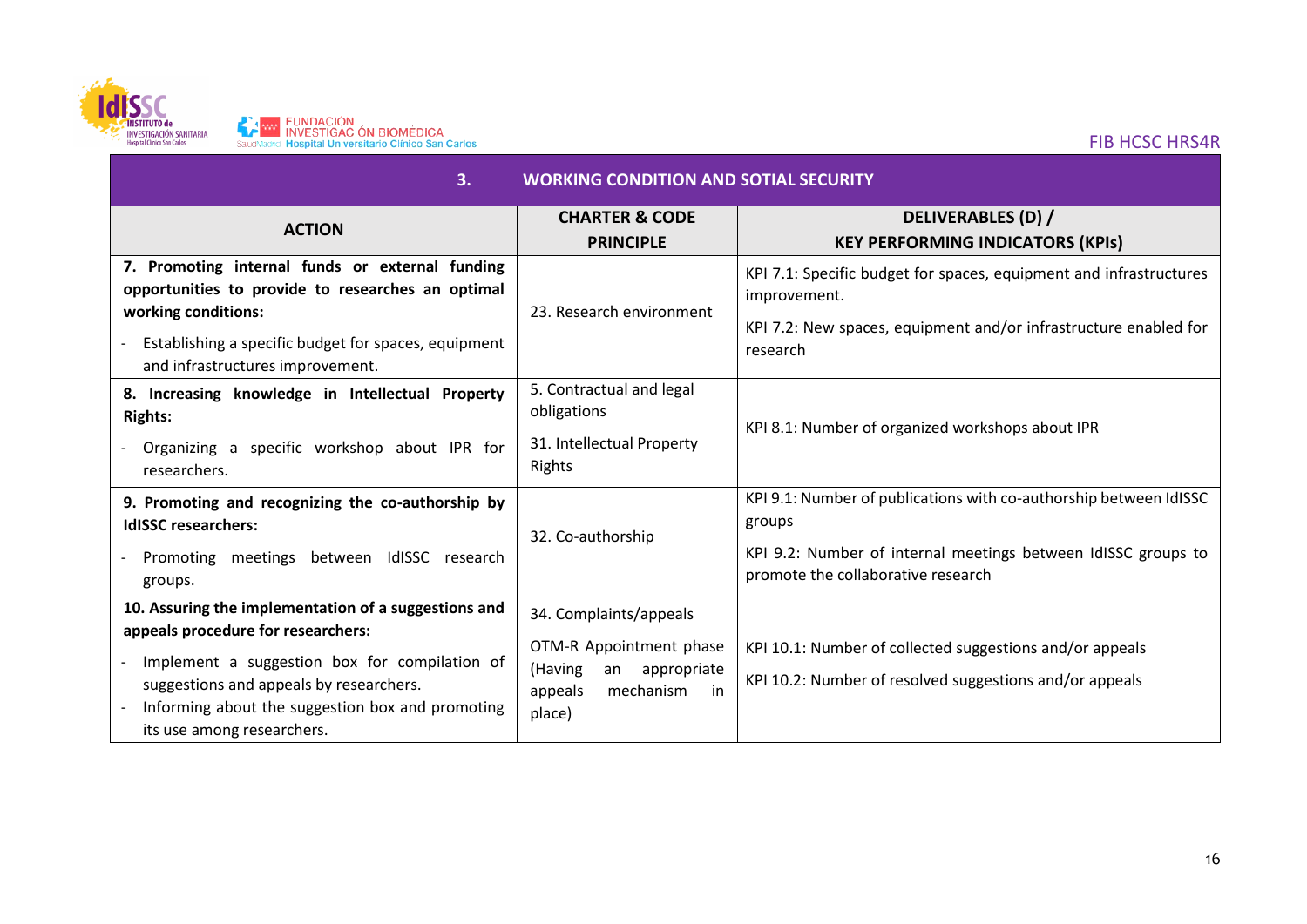

| 3.                                                     | <b>WORKING CONDITION AND SOTIAL SECURITY</b> |                                                            |
|--------------------------------------------------------|----------------------------------------------|------------------------------------------------------------|
| <b>ACTION</b>                                          | <b>CHARTER &amp; CODE</b>                    | DELIVERABLES (D) /                                         |
|                                                        | <b>PRINCIPLE</b>                             | <b>KEY PERFORMING INDICATORS (KPIs)</b>                    |
| Promoting the contribution of suggestions and          |                                              |                                                            |
| appeals in the annual satisfaction survey of           |                                              |                                                            |
| IdISSC.                                                |                                              |                                                            |
| 11. Increasing the participation of young researchers  |                                              |                                                            |
| and post-doctoral positions in the internal scientific |                                              |                                                            |
| committees:                                            | 35. Participation in decision-               | KPI 11.1: Number of young researchers and/or post-doctoral |
| Defining a rotating system for the participation of    | making bodies                                | positions in the IdISSC committees                         |
| young researchers and post-doctoral positions in the   |                                              |                                                            |
| Research Commission of IdISSC.                         |                                              |                                                            |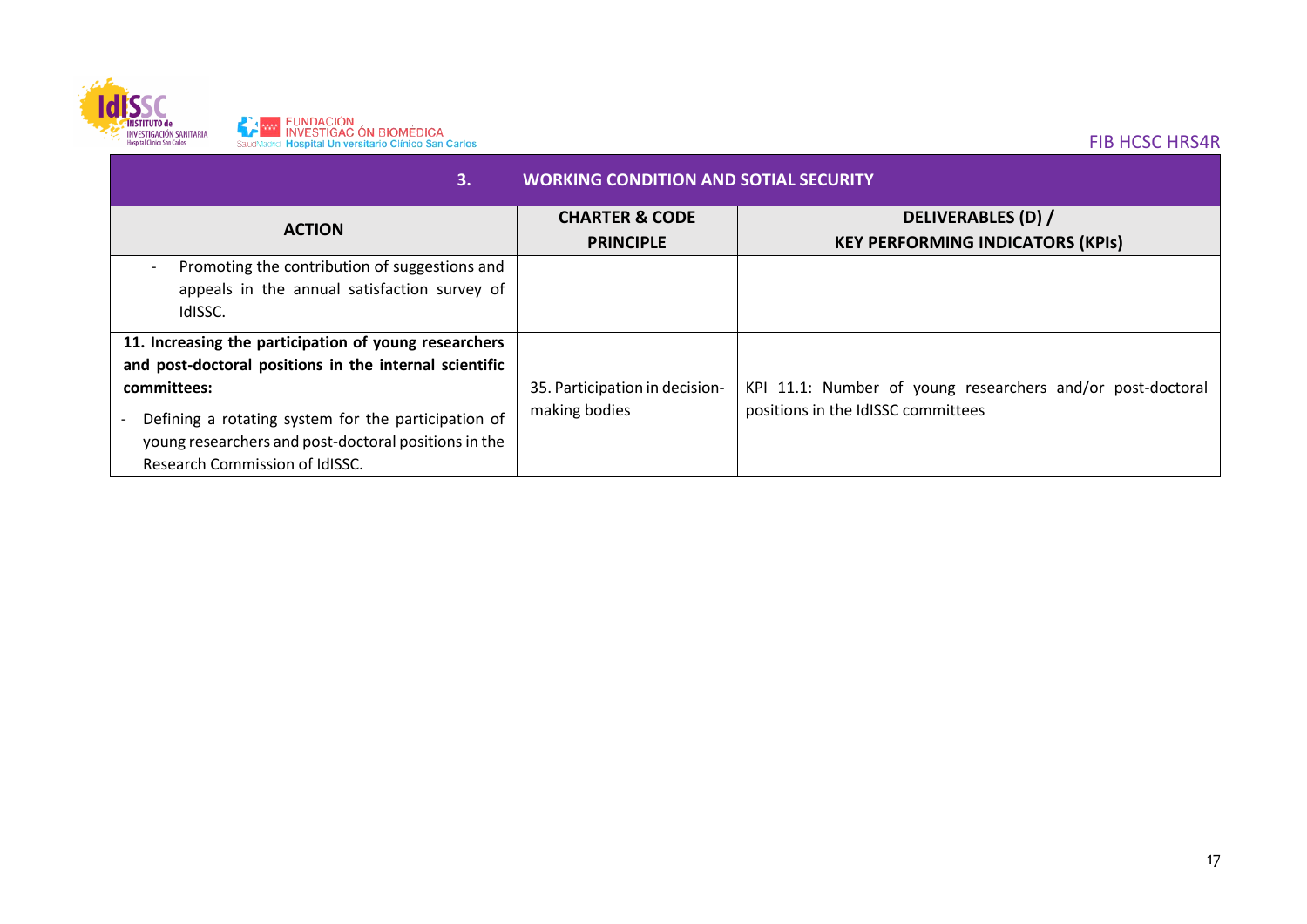

| <b>TRAINING AND DEVELOPMENT</b><br>4.                                                                                                                                                                                                                   |                                                                                                        |                                                                                                                                                                                                                              |
|---------------------------------------------------------------------------------------------------------------------------------------------------------------------------------------------------------------------------------------------------------|--------------------------------------------------------------------------------------------------------|------------------------------------------------------------------------------------------------------------------------------------------------------------------------------------------------------------------------------|
| <b>ACTION</b>                                                                                                                                                                                                                                           | <b>CHARTER &amp; CODE</b><br><b>PRINCIPLE</b>                                                          | DELIVERABLES (D) /<br><b>KEY PERFORMING INDICATORS (KPIs)</b>                                                                                                                                                                |
| 12. Improving the IdISSC Training Plan to develop a<br>research career:<br>Identifying of training needs.<br>multidisciplinary<br>transversal<br>Improving<br>and<br>training.<br>the<br>Training<br>Communicating<br>the<br>Plan<br>to<br>researchers. | 28. Career development<br>39.<br>Access to<br>research<br>training<br>continuous<br>and<br>development | D 12.1: Survey to IdISSC staff asking the training needs<br>D 12.2: New Training Plan<br>KPI 12.1: Number of organized training courses organized by FIB<br><b>HCSC</b><br>KPI 12.2: Number of attendees to training courses |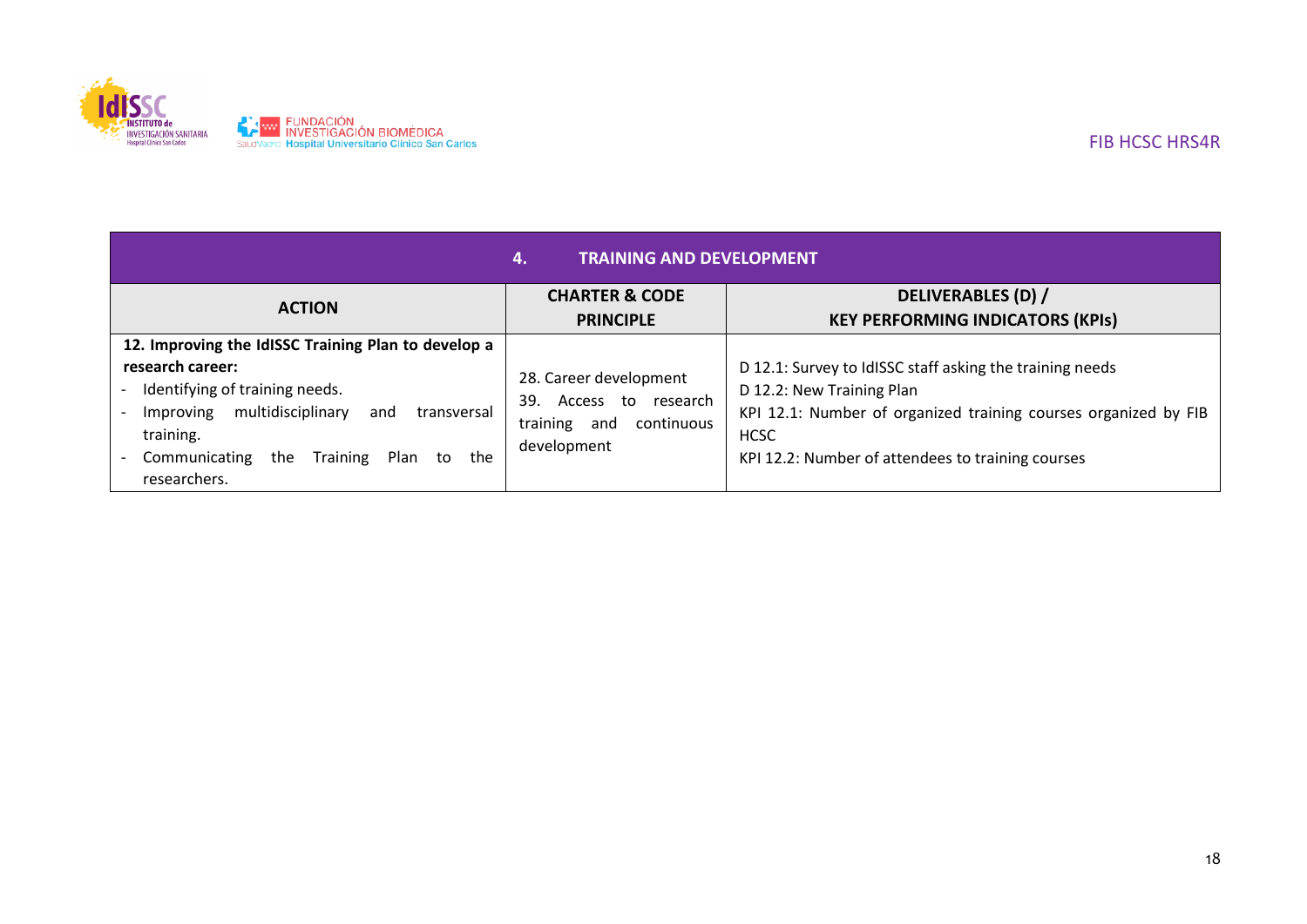

# <span id="page-19-0"></span>OTM-R Actions

The establishment of an Open, Transparent and Merit-based Recruitment of Researcher (OTM-R) policy is a key element in the HRS4R Strategy. IdISSC will support in the OTM-R Package for RPOs to implement OTM-R practices in the institution.

The first step for an adequate implementation of OTM-R practices is carrying out an initial review of the current system. The working group used a checklist provided by OTM-R Package as a self-assessment tool to determinate the degree to which their current practices are OTM-R compliant and identify where improvements could be made. The results of this self-assessment are compiled in the Template I GAP Analysis as a complementary document.

The self-assessment provided the basis for establishing specific actions to OTM-R implementation. Although there may be some overlap with a range of actions described above, new actions were defined.

The following table summarizes all the actions defined for the improvement of OTM-R implementation: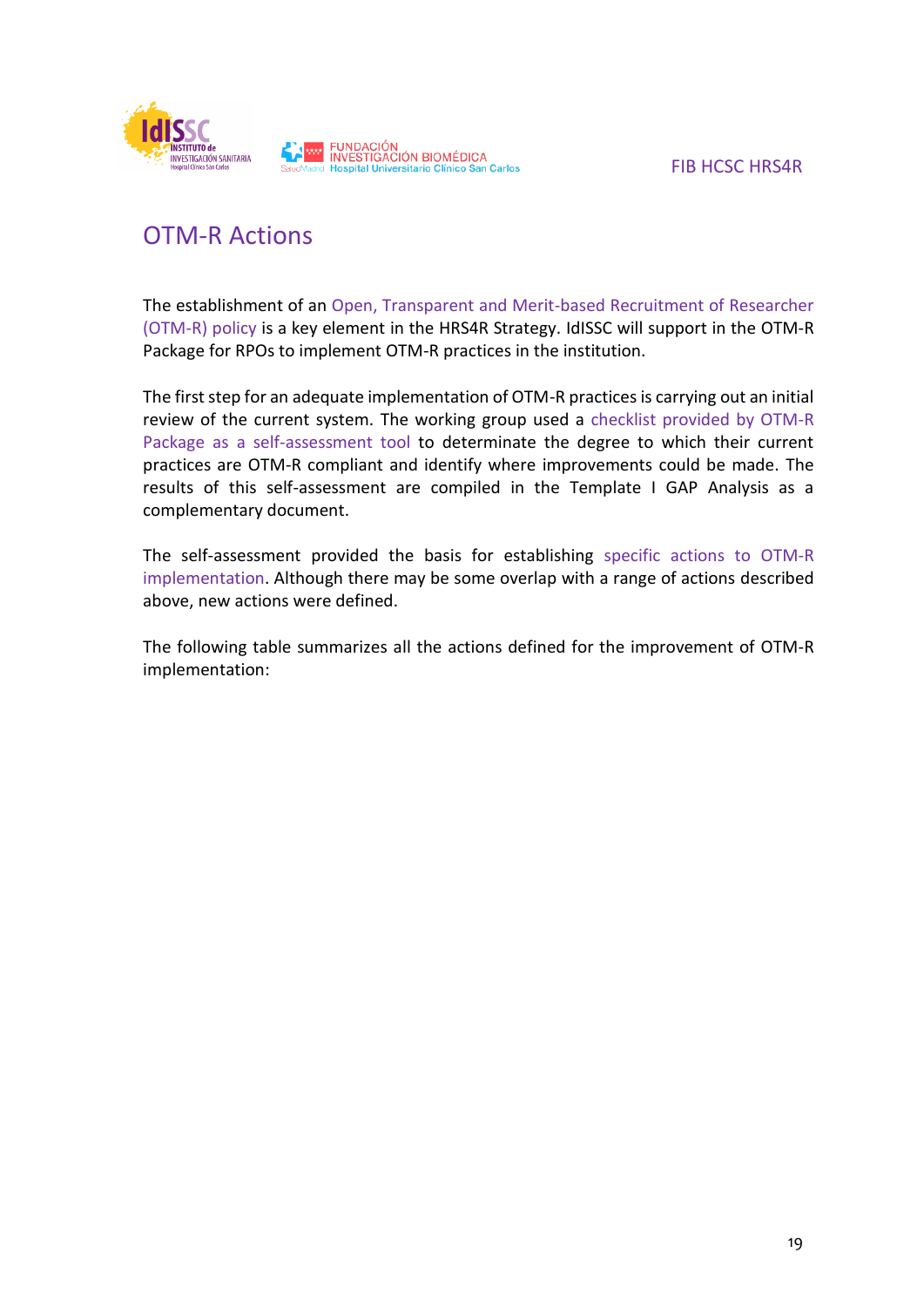

| <b>OPEN, TRANSPARENT AND MERIT-BASED RECRUITMENT OF RESEARCHERS</b>                                                                                                                                                                                                                                                                                                                                                                |                                                                                                                                                 |                                                                                                                                                            |  |
|------------------------------------------------------------------------------------------------------------------------------------------------------------------------------------------------------------------------------------------------------------------------------------------------------------------------------------------------------------------------------------------------------------------------------------|-------------------------------------------------------------------------------------------------------------------------------------------------|------------------------------------------------------------------------------------------------------------------------------------------------------------|--|
| <b>ACTION</b>                                                                                                                                                                                                                                                                                                                                                                                                                      | <b>CHARTER &amp; CODE</b>                                                                                                                       | DELIVERABLES (D) /                                                                                                                                         |  |
|                                                                                                                                                                                                                                                                                                                                                                                                                                    | <b>PRINCIPLE / OTM-R SCOPE</b>                                                                                                                  | <b>KEY PERFORMING INDICATORS (KPIs)</b>                                                                                                                    |  |
| OTM-R 1.- Considering and using mobility as a<br>favorable condition in the recruitment procedure<br>(ACTION 3 of the Action Plan):<br>- Establishing parameters to recognize mobility in<br>the recruitment and selection procedure.                                                                                                                                                                                              | 16. Judging merit<br>18. Recognition of mobility<br>experience<br>OTM-R<br>System<br>(Having<br>policies to attract researchers<br>from abroad) | KPI 3.1: Number of research recruited with mobility recognition<br>evaluated<br>D 3.1: SOP: Evaluation of candidates and incorporation of<br>professionals |  |
| OTM-R 2.- Providing an international and friendly<br>research environment (ACTION 4 of the Action Plan):<br>- Having IdISSC information available in English.<br>- Having relevant documents in English to assist<br>foreign researchers.                                                                                                                                                                                          | 23. Research environment<br>30. Access to career device<br>OTM-R System (Having<br>policies to attract<br>researchers from abroad)              | D 4.1: English versions of relevant documentation<br>KPI 4.1: Number of foreign researchers recruited per year                                             |  |
| OTM-R 3.- Assuring the implementation of a<br>suggestions and appeals procedure for researchers<br>(ACTION 10 of the Action Plan):<br>- Implementing a suggestion box for compilation of<br>suggestions and appeals by researchers.<br>- Informing about the suggestion box and promoting<br>its use among researchers.<br>- Promoting the contribution of suggestions and<br>appeals in the annual satisfaction survey of IdISSC. | 34. Complaints/appeals<br>OTM-R Appointment phase<br>(Having an appropriate<br>appeals mechanism in place)                                      | KPI 10.1: Number of collected suggestions and/or appeals<br>KPI 10.2: Number of resolved suggestions and/or appeals                                        |  |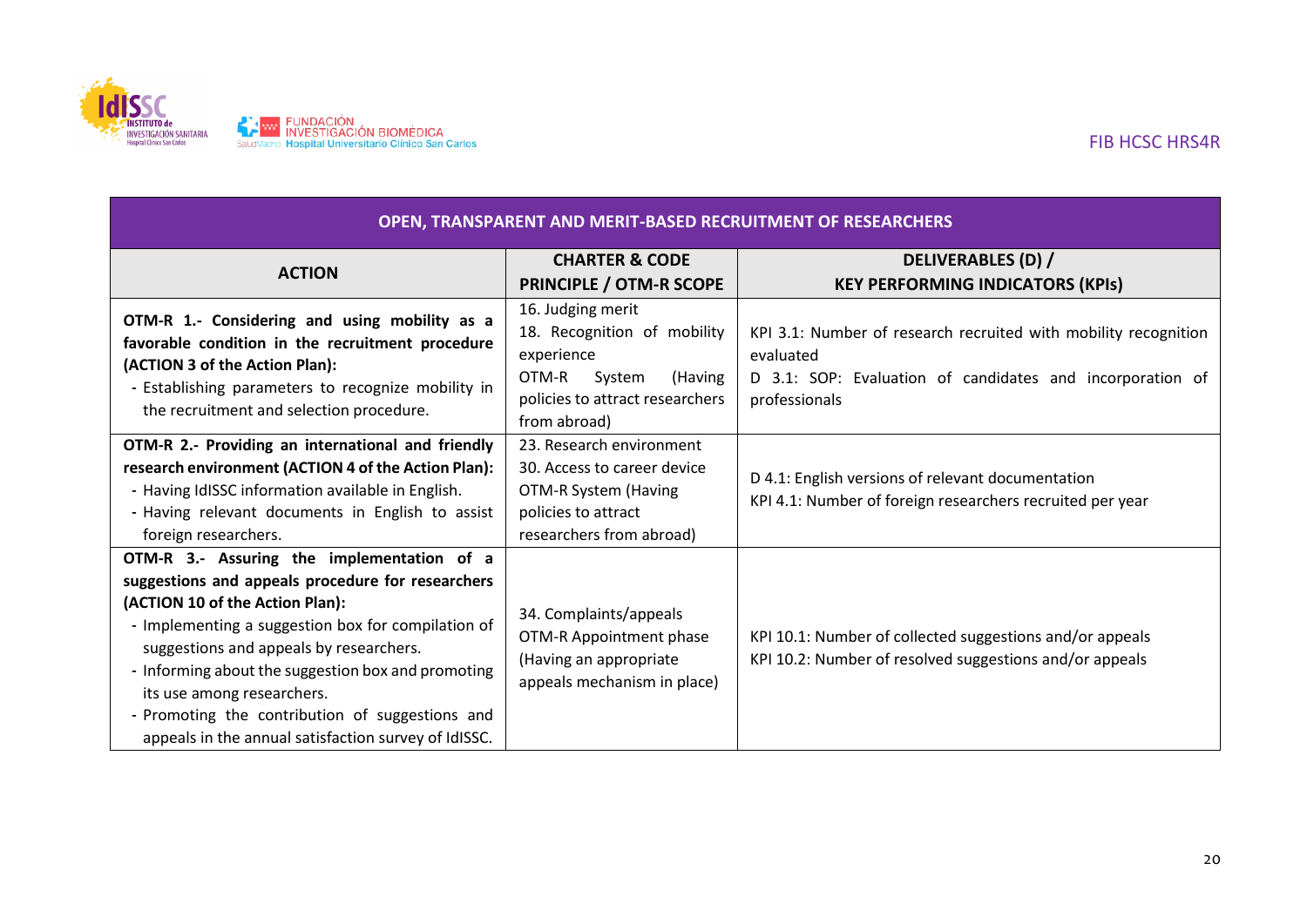

| OTM-R 4.- Defining an Open, Transparent and Merit-<br>based Recruitment of Researchers in FIB HCSC:<br>- Defining internal guides setting out OTM-R<br>procedures and practices for staff.<br>- Publishing a version of the OTM-R policy online<br>both in Spanish and English.                                         | OTM-R System (Having<br>internal guides in OTM-R<br>procedures and practices;<br>Publishing an OTM-R policy<br>version on line)                     | D OTM-R 4: Publishing a version of the IdISSC OTM-R policy on the<br>website                 |
|-------------------------------------------------------------------------------------------------------------------------------------------------------------------------------------------------------------------------------------------------------------------------------------------------------------------------|-----------------------------------------------------------------------------------------------------------------------------------------------------|----------------------------------------------------------------------------------------------|
| OTM-R 5.- Supporting in EURAXESS services to<br>increase the visibility of the international calls:<br>- Publishing periodically the international calls in<br>EURAXESS portal web.                                                                                                                                     | OTM-R Advertising and<br>application phase (Using<br><b>EURAXESS tools to ensure</b><br>the international researcher<br>vacancies a wider audience) | KPI OTM-R 5: Number of IdISSC international calls published in<br><b>EURAXESS portal web</b> |
| Defining internal rules for the<br>OTM-R 6.-<br>appointment and<br>composition<br>of<br>selection<br>committees:<br>- Including in the SOP of Evaluation of candidates<br>and incorporation of professionals, internal rules<br>for the appointment and composition of selection<br>committees based in OTM-R policies. | OTM-R Selection and<br>evaluation phase (Rules<br>concerning selection<br>committees)                                                               | D 3.1: SOP: Evaluation of candidates and incorporation of<br>professionals                   |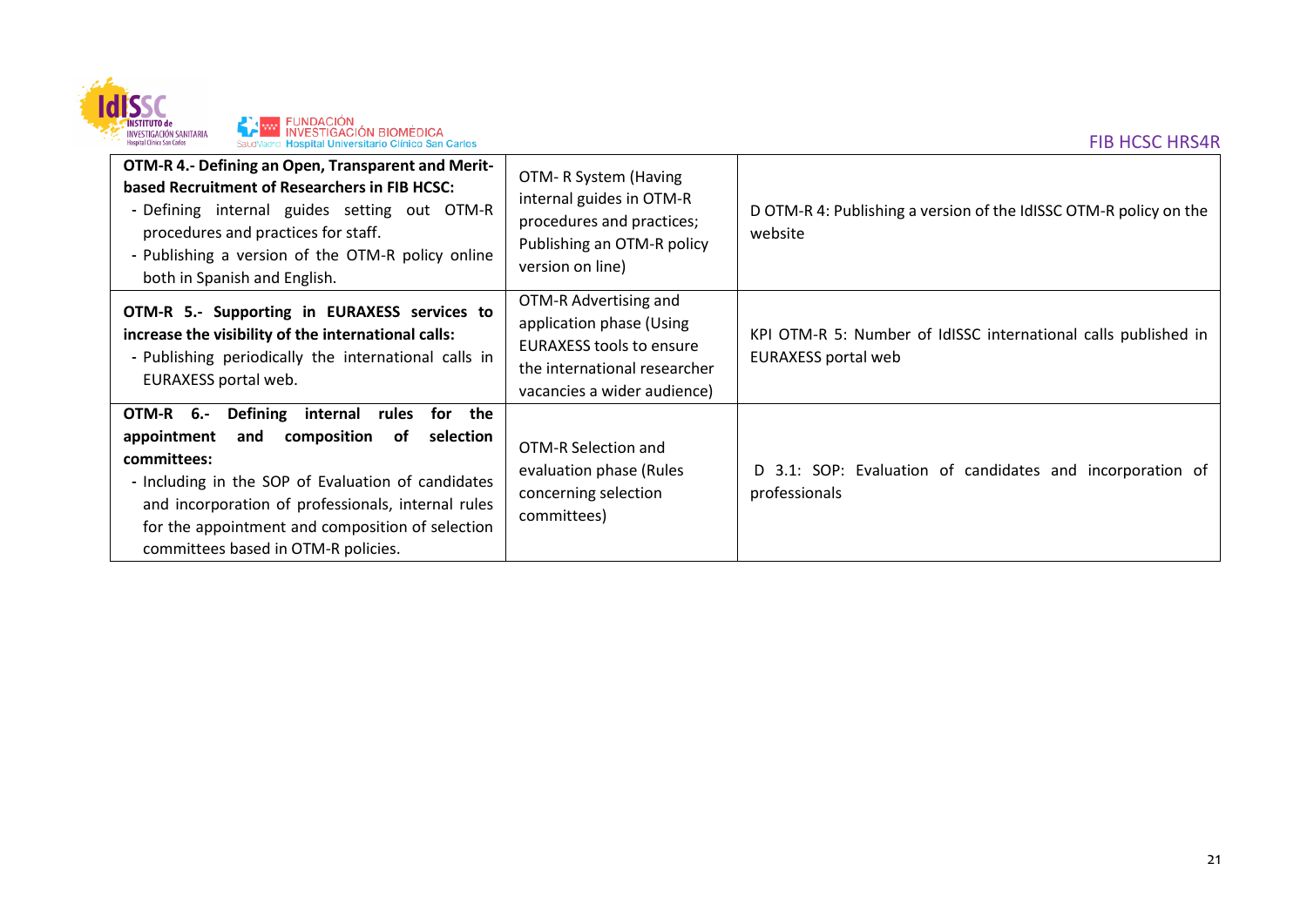

## <span id="page-22-0"></span>IMPLEMENTATION

As we have indicated previously, the working group that has developed the Action Plan is listed below:

- **Antonio Portolés (Management Director of FIB HCSC)**
- **Elena Urcelay (Scientific Director of IdISSC, representing R4 researchers)**
- Roberto Álvarez Lafuente (Senior postdoctoral, representing R3 researchers)
- Ana Rivas Paterna (Junior postdoctoral, representing R2 researchers)
- Arkaitz Mucientes Ruiz (Predoctoral, representing R1 researchers)
- **Miguel Horcajuelo (Human Recourses Department)**
- **Marina López (International Projects Manager)**
- **Joana Modolell (Technical Secretariat of Research)**
- **Carmen Martínez (Technical Manager)**

In addition, a HRS4R Technical Team has been created to carry out and monitoring the Action Plan. This team is formed by the following profiles:

- Representative of the Human Resources Unit, Miguel Horcajuelo
- Representative of the Quality Unit, Joana Modolell.
- **Representative of the Technical Unit, Carmen Martínez.**
- Representatives of each of the research categories: Elena Urcelay (Scientific Director and R4), Roberto Álvarez Lafuente (R3), Ana Rivas Paterna (R2) and Arkaitz Mucientes Ruiz (R1).

The Technical Team will be involved in all phases, from the implementation to the monitoring of the HRS4R initiative at IdISSC. To implement the Action Plan, the following tools will be used:

- **Periodic meetings**
- **Analytical techniques**
- **Benchmarking**
- **Networking**
- **Approaching to research community**